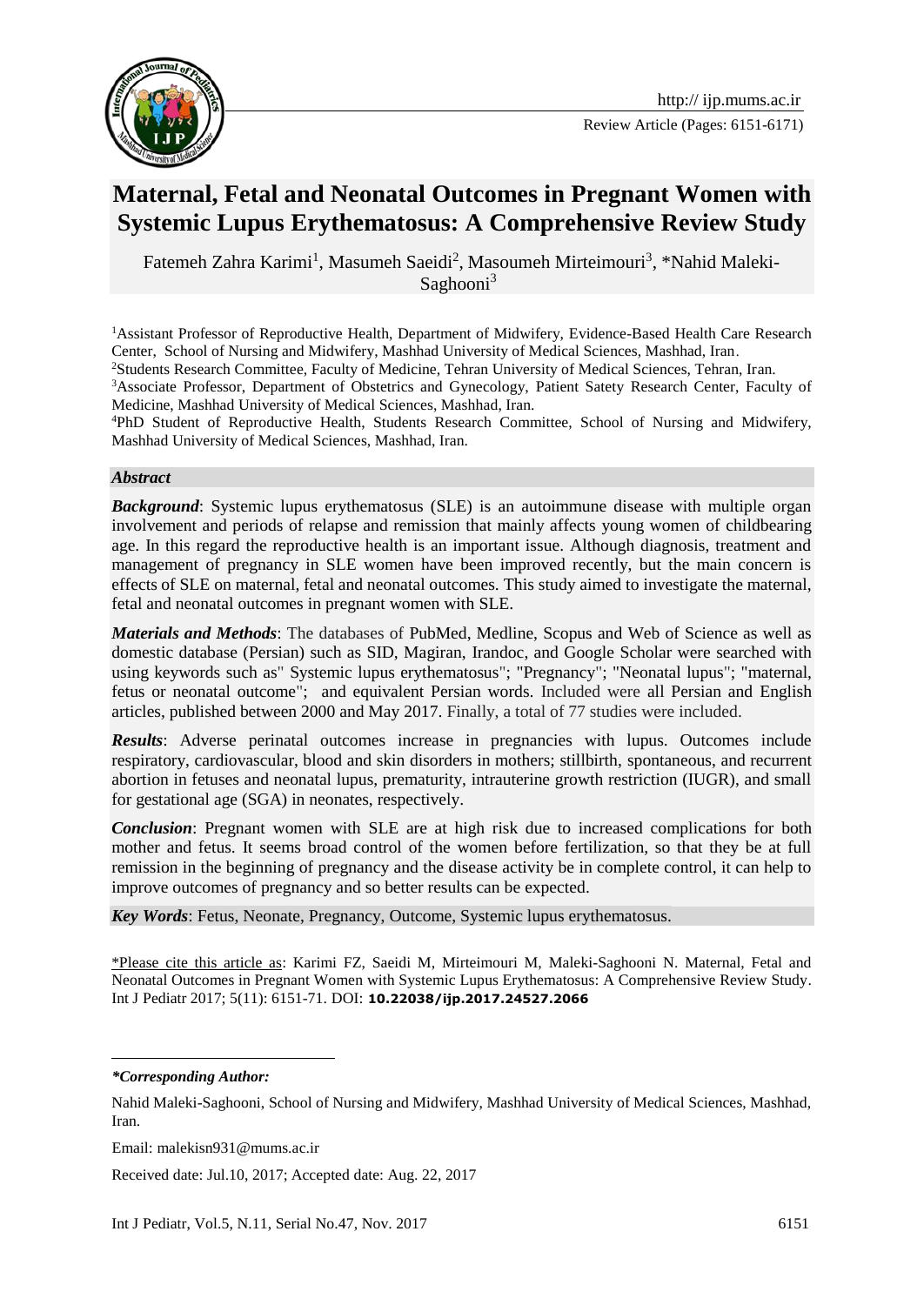#### **1- INTRODUCTION**

 Systemic Lupus Erythematosus (SLE) is an inflammatory, autoimmune, chronic, multi-organ disease with remitting and relapsing periods (1, 2). Etiology of the disease is unknown; and has different clinical and laboratory manifestations (3). Although the origin of SLE is unknown, increasing evidence suggests that it caused by a combination of genetic, immune, hormonal and probably environmental factors (4). The disease manifestations might be limited to one organ from the beginning and other systems may be involved with the progression of the disease. Common findings include malaise, fever, arthritis, rash, pleuropericarditis, sensitivity to light, anemia and cognitive dysfunction. At least half of the patients had kidney involvement. Lupus is a disease that primarily affects the joints, skin and

various internal organs like lungs, heart, kidneys, and central nervous system (CNS) (5). In this disease, tissues and cells are affected by antibodies and pathogenic immune complexes (6). In fact, lupus has a complex pathogenesis that creates an abnormal immune response. Immune system disorder is manifested in the form of overactive B cells producing autoantibodies. Consequently when the autoantibodies or immune complexes are against one or more of the cell nucleus, cellular and tissue damage occurs. The disease is not cured and complete remission is rarely achieved (7). American College of Rheumatology criteria's are used as standard for the diagnosis of SLE around the world so that, if four or more than four criteria are present at each stage of the disease course, SLE can be diagnosed with specificity of 75%, and sensitivity of 95% **Table.1.**

 **Table-1**: American College of Rheumatology criteria's (7).

| Criteria                | Description                                                                                                                                    |
|-------------------------|------------------------------------------------------------------------------------------------------------------------------------------------|
| Malar rash              | Erythema (malar).                                                                                                                              |
| Discoid rash            | Erythematous skin patches, scaling, follicular tubules.                                                                                        |
| Photosensitivity        | Contact with ultraviolet rays can cause rash.                                                                                                  |
| Oral/nasal ulcers       | Ordinary painless ulcers of the mouth and nasopharynx.                                                                                         |
| <b>Arthritis</b>        | Non-erosive and affects two or more peripheral joints and is associated with<br>sensitivity, swelling or oppression.                           |
| <b>Serositis</b>        | Pleuritis or pericarditis.                                                                                                                     |
| Renal disease           | Proteinuria more than 0.5 grams per day or more than $3+$ in the urine sample, or cell<br>casts.                                               |
| Neurological disorders  | Seizures, Psychosis.                                                                                                                           |
| Hematologic disorders   | Hemolytic anemia, Leukopenia, Lymphopenia, thrombocytopenia.                                                                                   |
| Immune disorders        | Anti-dsDNA or anti-Sm antibodies, false-positive VDRL, abnormal levels of anti-<br>Cardiolipin IgM, or IgG antibodies or anti-coagulant lupus. |
| Anti-nuclear antibodies | Abnormal increase in ANA titers.                                                                                                               |

VDRL: Venereal Disease Research Laboratory test; Anti-dsDNA: anti-double stranded DNA; IgM: Immunoglobulin M; IgG: Immunoglobulin G; ANA: [Antinuclear Antibody.](https://www.google.com/url?sa=t&rct=j&q=&esrc=s&source=web&cd=5&cad=rja&uact=8&ved=0ahUKEwiDqLnmxvbVAhWEIVAKHfeKBgkQFgg7MAQ&url=https%3A%2F%2Flabtestsonline.org%2Funderstanding%2Fanalytes%2Fana%2Ftab%2Ftest%2F&usg=AFQjCNHzcVsOSB41NNlOpfYAT8b2IDTL9w)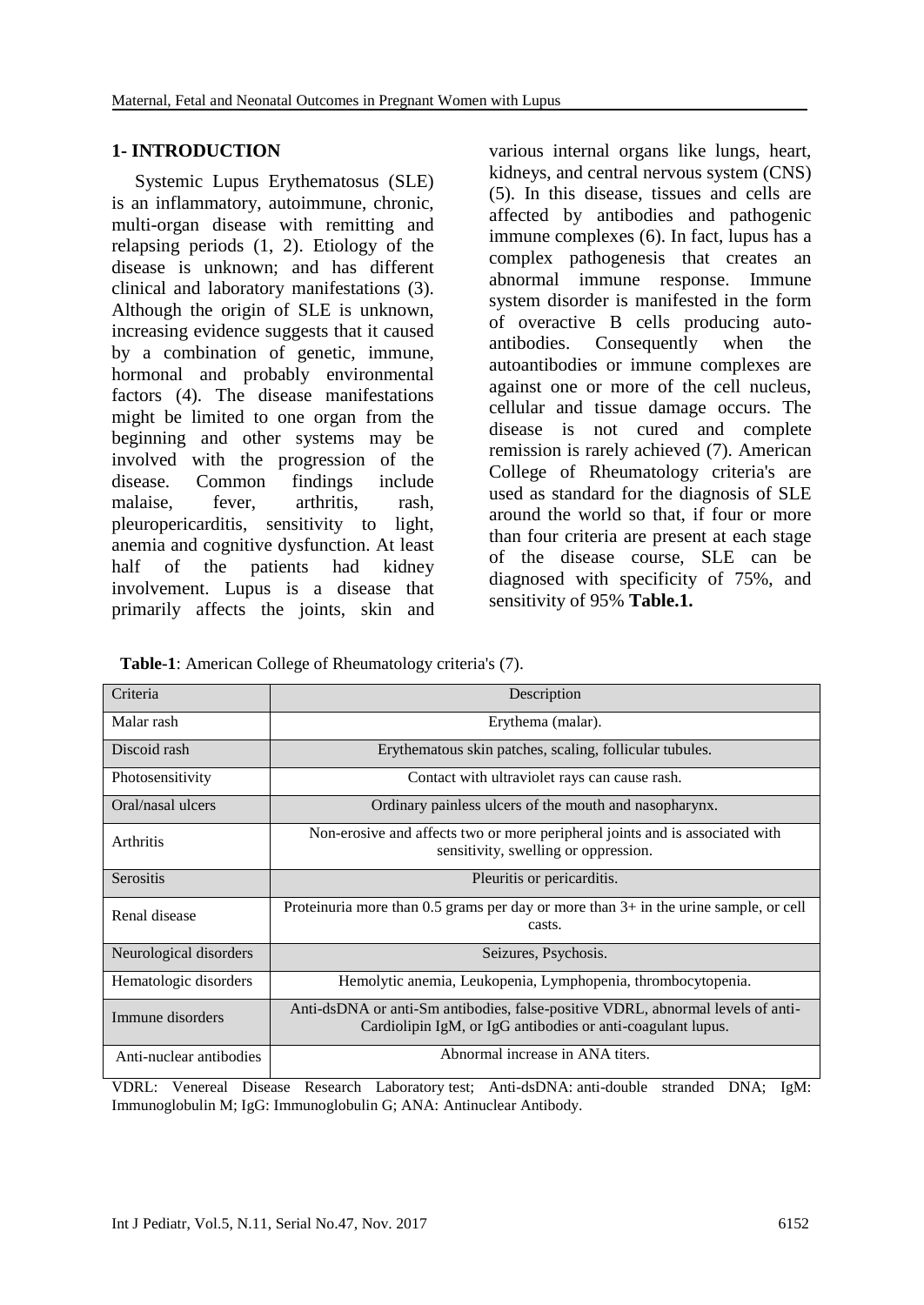Lupus has wide geographical distribution in different parts of the world, and many manifestations differences are seen among different ethnic and geographical groups. The prevalence of lupus in Iran, according to a large study of community-based study of rheumatic diseases control at the Rheumatology Research Center, is estimated to be 40 individuals per 100,000 populations (8). Although lupus can occur at any age and affect both genders; nevertheless, the ratio of affected women to men is around 9:1 and mainly affects young women in the reproductive age group (9). In fact, the disease is more common in women and the most common age of first referred patients was during the first, second, third or fourth decade of lifetime (4). The prevalence of lupus in women of reproductive age is about 1 in 500. For this reason the disease is relatively common during pregnancy. Therefore, the issue of reproductive health, including contraception is major topics of the patients. Pregnancy creates special problems for patients with SLE. A flare-up may occur during pregnancy. As a result, underlying organ damage or SLE treatment drugs may cause or aggravate pregnancy complications in mothers (4).

Several studies also have suggested that pregnant patients with SLE are at high risk due to increased complications for both the mother and fetus (1, 5, 6, 10). Maternal disease that appears during pregnancy can affect the fetus directly or indirectly. Autoantibody-mediated diseases can have direct consequences on fetus and newborn, because these auto-antibodies usually are from Immunoglobulin G (IgG) type that can cross the placenta and enter the fetal circulation (11). In the past, due to the frequent reports of severe relapses during pregnancy, and poor obstetric outcomes, the pregnancy was not supported in these women and therefore the termination of pregnancy was often recommend (1, 2). In recent decades, diagnosis, treatment

strategies, and subsequent management of pregnancy in women with SLE has been greatly improved, but the main concern in these patients is effects of pregnancy on maternal disease as well as the SLE impact on midwifery and fetal outcomes (12). Since awareness of the effects of lupus during pregnancy on maternal, fetal and neonatal outcomes plays a very important role for its management by the medical team (13), and since that previous studies have contradictory results, in order to increase the success rate in managing lupus-associated pregnancy and plans for better management of pregnancy, the

researchers aimed to investigate the effect of lupus during pregnancy on maternal, fetal and neonatal outcomes.

#### **2-MATERIALS AND METHODS**

 In this comprehensive review databases of PubMed, Medline, Scopus and Web of Science as well as domestic database (Persian) such as SID, Magiran, Irandoc, and Google Scholar were searched by two authors with keywords such as "Systemic lupus erythematosus"; "Pregnancy"; "Neonatal lupus"; "Maternal, fetus or neonatal outcome"; and equivalent Persian words using bulletin index such as AND, OR. Included were: all Persian and English articles which have the mentioned keywords in the title and abstract and related to the purpose of the research, published between Jan. 2000 to May 2017.

Articles with incomplete data, and also from other languages were excluded. In the initial review, 1,086 articles were found from those, 700 articles were extracted using the keywords of lupus and pregnancy, and 386 articles were extracted using the keywords of the lupus and maternal, fetal and neonatal outcomes. Of the collected articles, 1,009 documents were excluded in several steps by processes of article selection 600 and 64 articles removed by reviewing the title and abstract and 345 articles removed because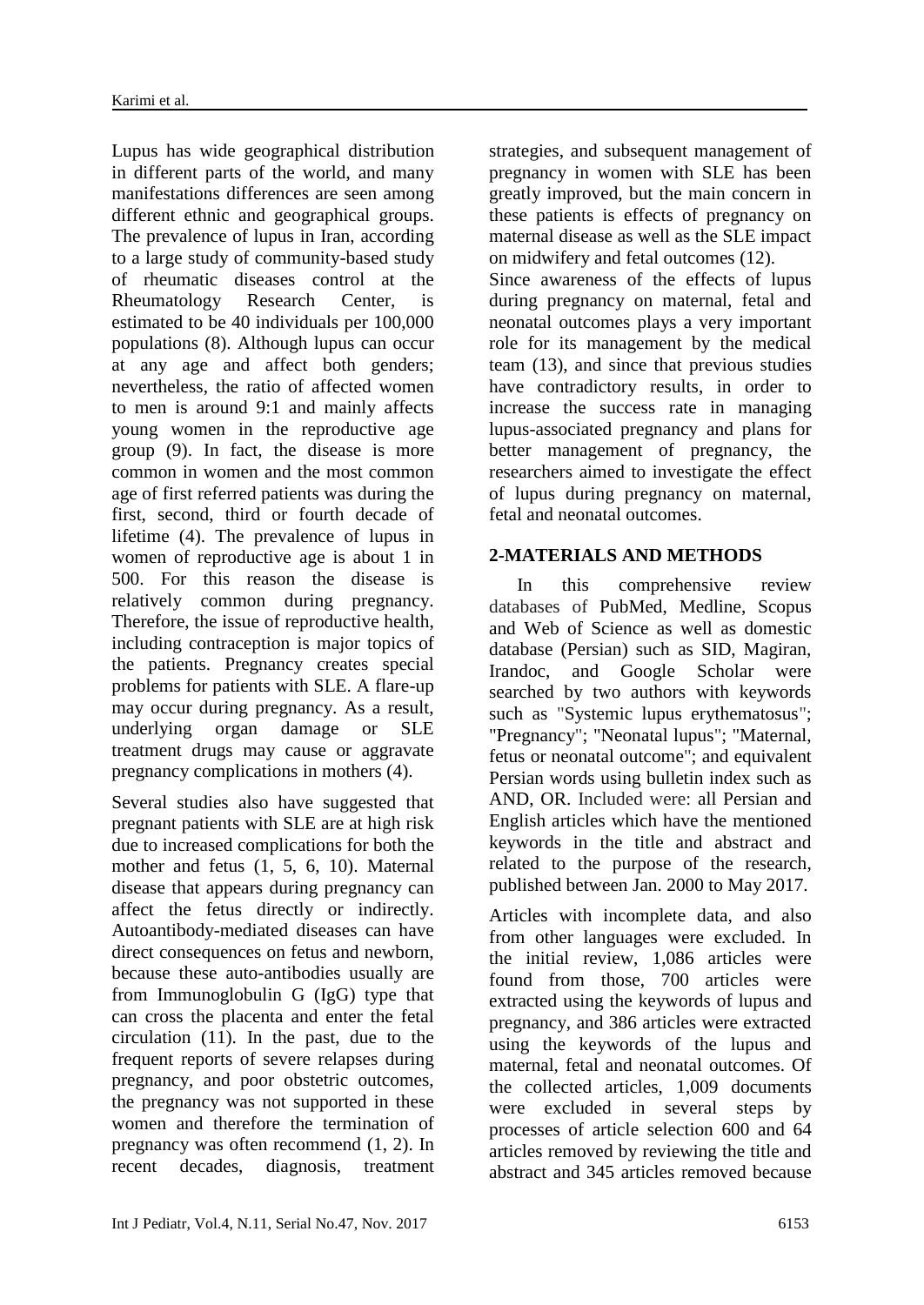of irrelevant results or duplicate. A total of 77 studies were ultimately included in this review (**Table.2**). We extracted all information related to purpose of this study by the data extraction form. This form was designed by the research team and two researchers independently extracted data from the articles; any disagreements about data extraction were resolved through discussion between the assessors. The procedure of the search and selection of studies is appeared in **Figure.1.**



**Fig.1**: PRISMA flowchart of present study.

## **3- RESULTS**

 Since lupus mainly affects young women of childbearing age (14), pregnancy and its consequences are the main issues of these patients. In the past, pregnancy was not supported in these women due to frequent reports of severe recurrence of illness during pregnancy and poor outcomes, and therefore pregnancy termination was often recommended (1, 2). In recent decades, diagnostic, therapeutic, and consequently, management strategies for pregnancy have greatly improved in women with SLE, but the main concern in these patients is the effects of pregnancy on maternal disease and the impact of SLE on the midwifery, fetal, and newborn outcomes (12). Important factors affecting the pregnancy outcome include: active or inactive status of the disease at the start of pregnancy, age and parity, coexisting of other medical or obstetric disorders, and the presence or absence of antiphospholipid antibodies.

#### **3-1. Maternal consequences**

The activation or flare-up of SLE in pregnancy is maternal complications that is associated with the negative consequences of pregnancy, and have been mentioned by numerous studies (10, 15- 39). In contrast to previous studies, the results of a retrospective cohort study conducted by Feld et al., on SLE pregnant patients, revealed that none of the patients developed a flare of illness during pregnancy and adverse outcomes of pregnancy occurred in 35.6% of pregnancies (40). Similarly, Aggarwal et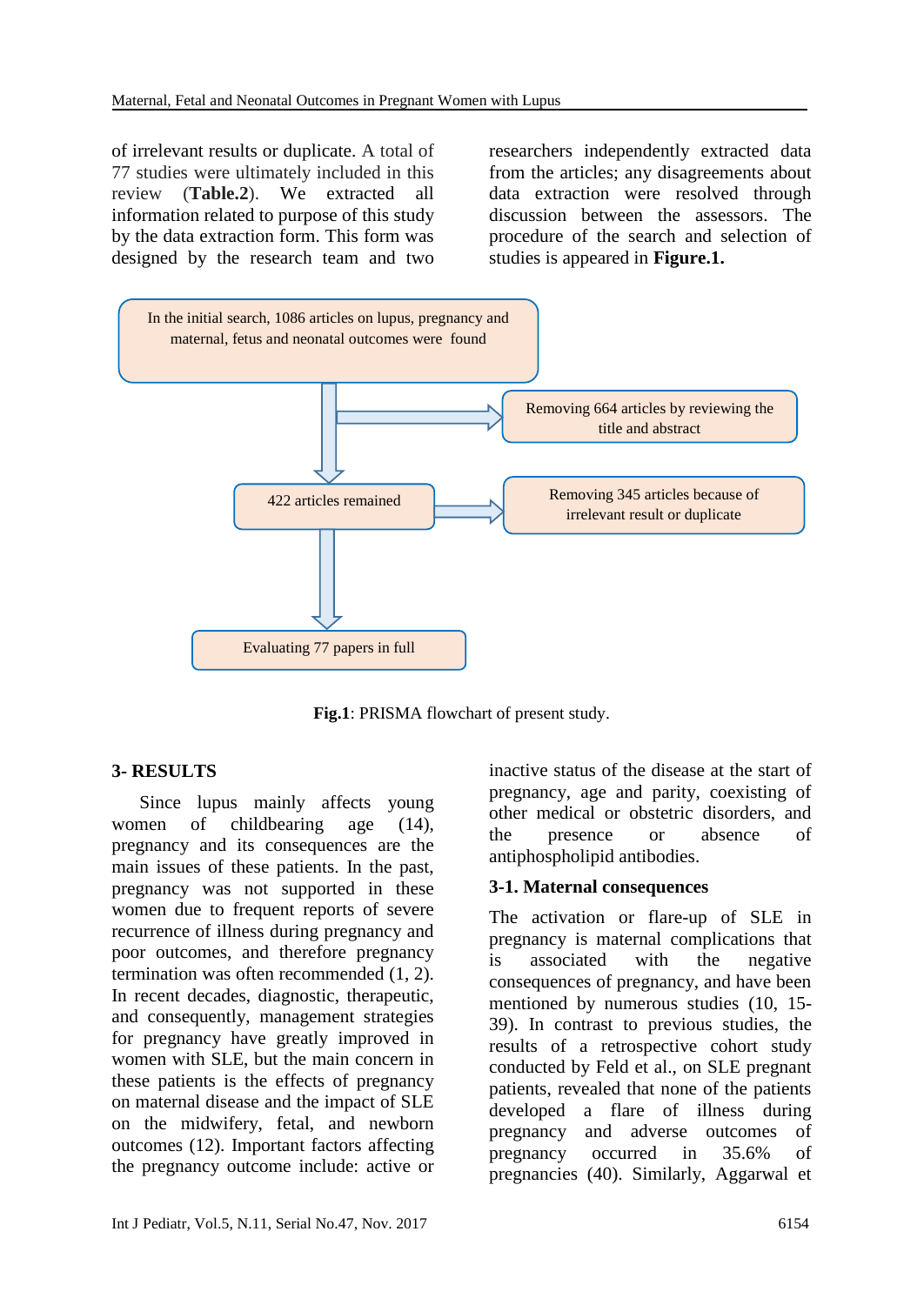al. (2011) in a retrospective study examined 71 pregnant women with SLE in India, where no cases of relapse occurred (41). Disease activity in pregnancy or in its previous months (from both clinical and serological aspects), is an important predictor of not only complications of midwifery and childbirth, but also the maternal outcomes, and the flare-up of SLE during pregnancy. Indeed, active SLE during pre-gestation is associated with a high risk of flare-up during pregnancy, and therefore special attention should be paid to the type of the organ involved, because active organ involvement, especially the kidney, hematologic and dermatologic, in 6 months before fertilization, anticipates a similar involvement during pregnancy (5, 20, 25, 41, 42).

In this regard, Jesus et al. (2015), in a review study of pregnant mothers with lupus found that the risk of lupus flare-up depends on the disease activity in mothers 6-12 months before fertilization, and in women with a history of recurrent, discontinuation of drug therapy and active nephritis is higher (43). In a retrospective study in South Korea, Park et al. (2015) examined the outcomes of 62 pregnancies in women with lupus. Reported cases included erythematosus lupus. Renal involvement was one of the most common causes of lupus recurrence during pregnancy. Lupus recurrences during pregnancy are strongly affected by prepregnancy proteinuria (odds ratio [OR] = 30.28;  $P = 0.024$ , and antiphospholipid antibodies (OR = 6.62; P = 0.47) (44). Hypertensive complications include hypertension, preeclampsia, eclampsia, Hemolysis, Elevated Liver enzymes, and Low Platelet count (HELLP) syndrome, and chronic hypertension in several studies as major outcomes and concerns for pregnant women with SLE, especially acute promyelocytic leukemia (APL) or Antiphospholipid syndrome (APS) positive patients and Lupus Nephritis (10,

15, 16, 18-20, 22, 24, 26-32, 34-36, 38, 39, 41, 42, 45-58). Miyamoto et al. (2016) in a case report study in Japan stated that a SLE differential diagnosis of preeclampsia was difficult in the third trimester (54). In a cohort study on pregnant women with lupus in Mexico, Leaños-Miranda et al. (2015) showed that the risk of preeclampsia with early onset (< 34 weeks) or late ( $\geq$  34 weeks) is higher than normal pregnancies in these patients (52). Diabetes mellitus is other maternal outcomes reported by Molad et al. (2005), in a prospective study on 22 women with Lupus (10) among other maternal outcomes were blood disorders such as thrombocytopenia and anemia. In this regard, Miyamoto et al. (2016), in a case report study, described the outcomes of pregnancy-induced SLE in a 32-year-old Japanese primeval woman who had a progressive thrombocytopenia and progressive anemia (54).

In another systematic review study on 77 pregnancies with lupus, Xu et al. (2015), found the incidence of thrombocytopenia and blood disorders increased in these individuals (38). Haddad et al., also found in a cohort study on patients with lupus in Toronto that although thrombocytopenia incidence is increased in these individuals it was not associated with a risk of complications of childbirth and thrombotic events (59). Similarly, Liu et al. reported thrombocytopenia (2012), in a retrospective study in China on pregnant women with lupus (60). Thromboembolic events are another important consequence in patients with lupus that were confirmed by the results of several studies, including Bleau et al. (2016), in a retrospective cohort study on a group of American women with autoimmune diseases, including lupus found that the risk of Venous Thromboembolism (VTE) is high in these individuals, and therefore concluded that most autoimmune diseases significantly increased the risk of VTE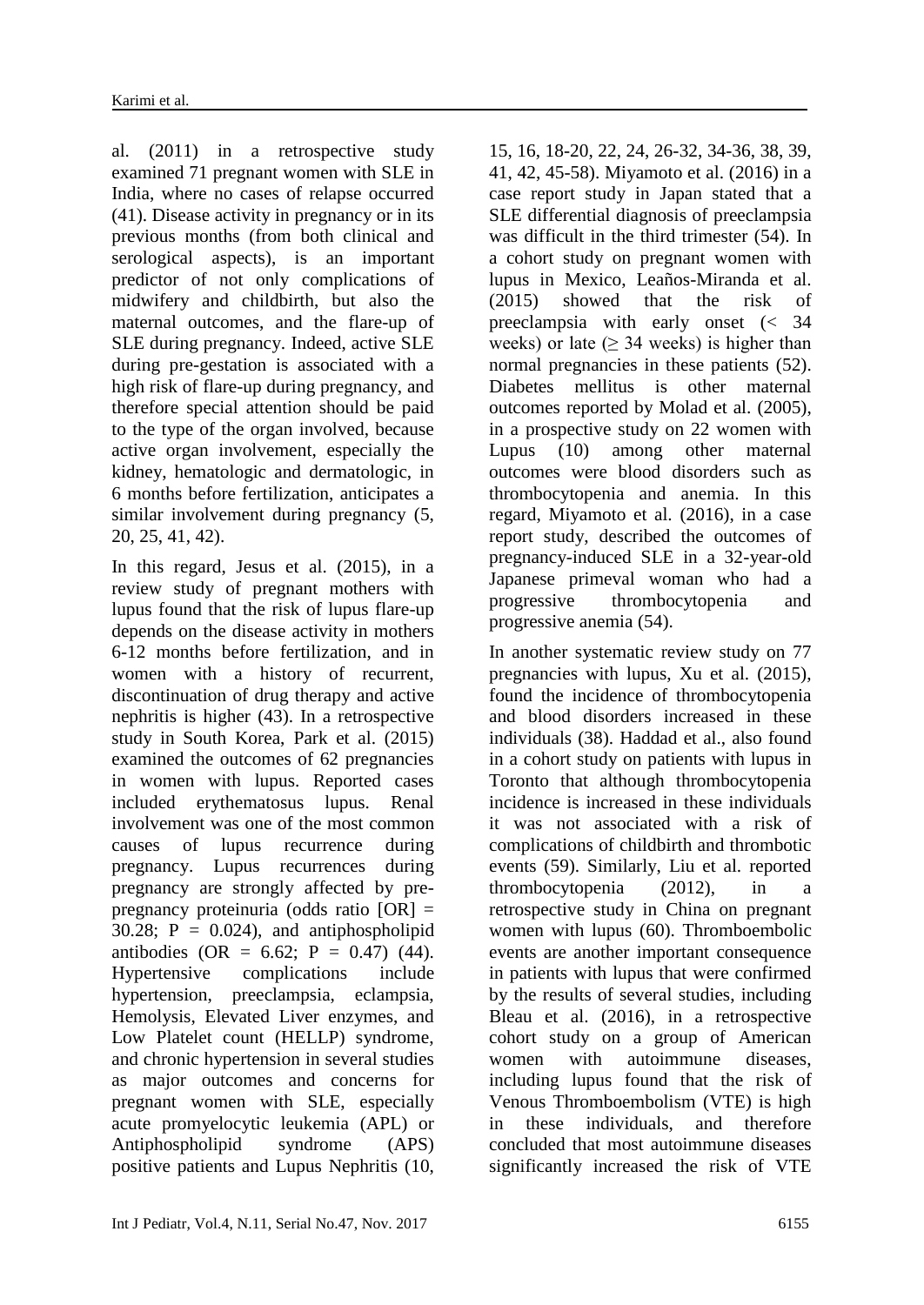(61). Similarly, Lee and Pope and Bundhun et al. (2017) pointed to the risk of thromboembolic events in their metaanalytic studies and found that in ten studies on pregnant women with SLE, cumulative incidence of VTEs is 7.29% (95% confidence interval [CI]: 5.82% to 8.75%), and concluded that inflammatory rheumatologic diseases are associated with high rates of VTEs (three times higher than the general population) (47, 62). Similarly, Chighizola et al. (2015), in a systematic review study showed that the prevalence of antibodies to phospholipids (APL) in pregnant women suffering from lupus with complication deep vein thrombosis (DVT) was 10%, but the positive relationship between APL and this clinical outcome was not supported by all studies (48).

The results another longitudinal study by Shand et al. (2012), which was conducted in Australia on 675 pregnant women with SLE, referred to thromboembolic events (63). Chung et al. also conducted a cohort study in Taiwan and found that in people with SLE, both pregnant and nonpregnant, the risk of DVT and pulmonary embolism is 12.8 times, and 19.7 times, and concluded the incidence of DVT and pulmonary embolism (PE) is significantly higher in these patients (64). Finally, Makhdoomi et al., reviewed pregnancy outcomes in individuals with lupus in a retrospective study in Urmia and found evidence of DVT (29). Another possible consequence that was referred to in a systematic review study by Chighizola et al. (2015), was that the prevalence of APL in women with Myocardial Infarction (MI), and stroke was 11% and 14%, respectively. But the positive relationship between APL and these clinical outcomes was not supported by all studies (48). Renal involvement in forms of lupus nephritis, decreased albumin and proteinuria is other outcomes reported in these individuals. For example, Miyamoto

et al. (2016), in a case-report study described the renal impairment in patients with SLE (54). Moroni et al. (2016) in a prospective study on pregnant women with lupus nephritis in Italy reported a number of outcomes such as renal lupus erythematosus during or after pregnancy, and indicated that a high BMI is associated with late recurrence (31). Lupus nephritis has been reported in several other studies (34, 35, 53, 57, 64). Soubassi et al. (2004) reported proteinuria (35), and Park et al. (2015), renal involvement and proteinuria and considered their occurrence before pregnancy as the most common causes of lupus recurrence during pregnancy (44). Aggarwal et al. (2011) observed in a retrospective study in India the outcomes such as renal manifestations (41). In a cohort study in the United States, Andrade et al. (2011) found that complications occurred in 63.7% of 102 pregnancies with<br>SLE, and renal involvement was SLE, and renal involvement was independently associated with adverse pregnancy outcomes  $(OR = 5.219)$  (65).

Lv and Wang (2015), and Yang et al. reported kidney damage, decreased albumin and renal involvement in pregnant women with lupus (27, 39). Respiratory problems such as lupus pneumonia and acute respiratory distress were reported in a case study on a pregnant woman with lupus in Taiwan, by Chen et al., but the respiratory function of the mother was improved after cesarean section and basic treatment (66). Inflammatory complications such as arthritis and arthralgia were reported in 60% of patients by Aggarwal et al. (2011), and Bruceton et al. (2011), as maternal outcomes(41, 67), respectively. Several recent studies indicated an increase in cesarean section and the need for emergency cesarean section as a maternal outcome, which is higher in pregnant women with lupus (24, 36, 47, 54, 55, 66). Postpartum complications are other findings observed in mothers with lupus. For example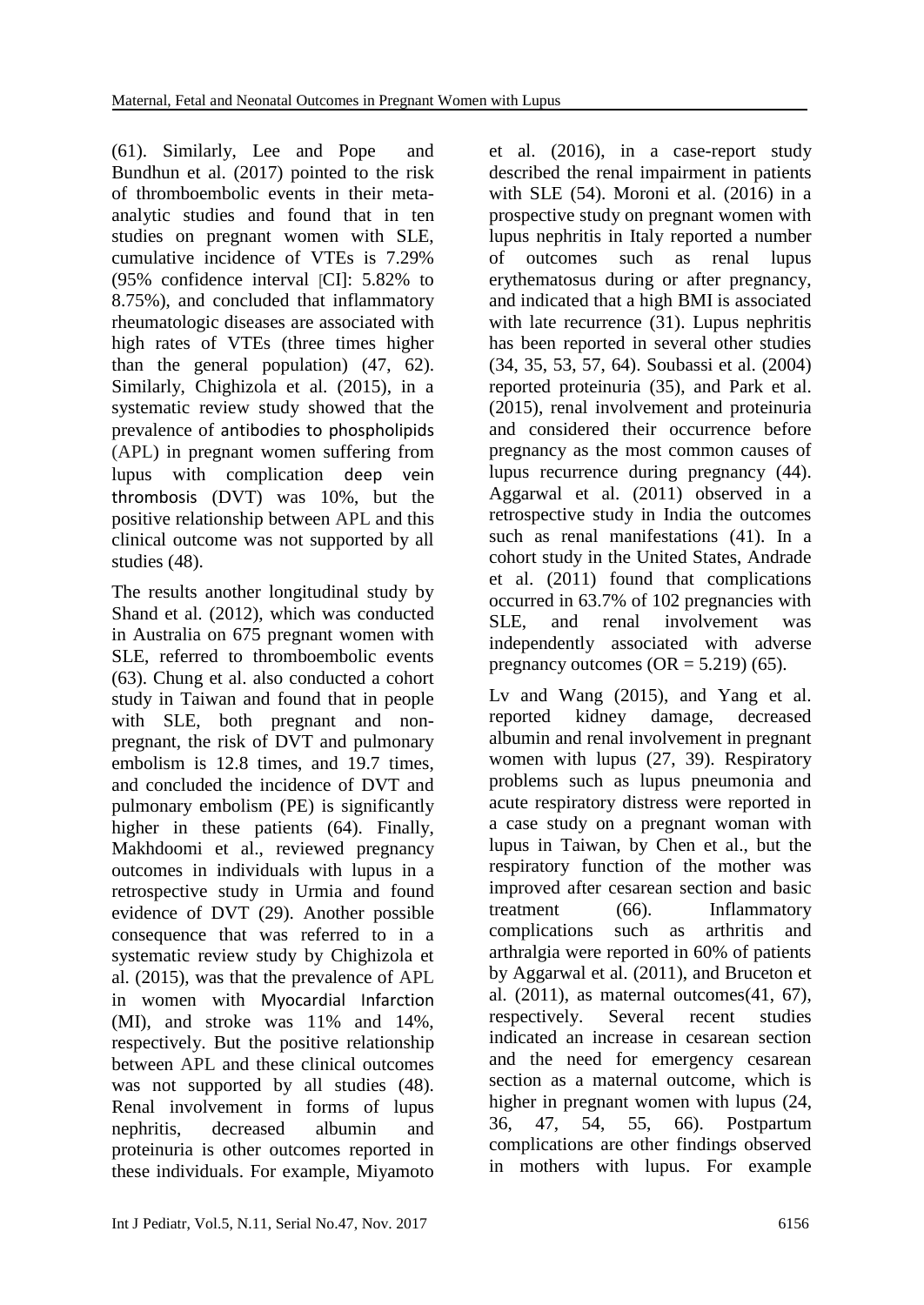Bundhun et al. (2017), referred to postpartum infection  $(P = 0.009)$ , in a meta-analysis study (47). In a retrospective cohort study, Nili et al. (2013), reported postpartum hemorrhage, need for blood transfusion and postpartum fever (55). In another study, Aggarwal et al. (2011), examined 71 pregnant women with SLE in India and referred to infectious diseases and arthritis in 60% of patients (41). Ultimately, Yang et al., in a systematic review study, reported recurrence of the disease during the period (39). Increasing mortality and maternal mortality were other outcomes referred to by some studies. For example, Soubassi et al. (2004) reported increased maternal mortality in a cohort study in Greece (35). Maternal mortality was reported by Makhdoomi et al., in a retrospective study on 20 pregnant women with lupus in Urmia (29). Also, in a longitudinal study in Australia, Shand et al. (2012), found that perinatal mortality was increased (63); but contrary to previous studies, a retrospective study in Ghana was carried out by Dey et al. (2016), on pregnant women with lupus and no cases of maternal mortality was reported (19).

## **3-2. Fetal outcomes**

Premature birth is one of the fetal outcomes that many studies (10, 18, 23, 24, 28, 29, 32, 34-39, 42-45, 47, 49, 50, 57, 58, 60, 66, 68-71) acknowledged its increased risk in people with lupus. In this regard Feld et al. Found in a cohort study of SLE pregnant patients that the average weekly birth weight of all pregnancies under study was 31.8 weeks (40). In a prospective study on pregnant women, Clowse et al. reviewed a preterm labor with mild to moderate degrees of SLE, and found that 23.7% of pregnant women with mild to moderate SLE had preterm labor and disease activity, ferritin levels, estradiol and uric acid may predict preterm delivery in the mid-stages of pregnancy (69). In a study in the United States,

Wagner et al. (71), found that the outcomes of early delivery in women with lupus nephritis are greater than those without renal involvement. In a retrospective study in South Korea, Park et al. (2015), identified the preterm labor as a maternal outcome and proteinuria was a predictor of its incidence during pregnancy  $(OR = 12.50; P = 0.032)(44)$ . Smyth et al. (34), in a review study and metaregression analysis showed that there is a positive and significant relationship between preterm labor and active nephritis and the increase in blood pressure in people with active lupus nephritis or the history of nephritis(34). Contrary to previous studies, Fatemi et al. (2013), in a previous study in Iran examined 72 pregnant women with SLE, and reported no cases of preterm labor (20).

Loss of the fetus as a spontaneous abortion (10, 17-20, 23-25, 27, 31, 32, 34-39, 42, 44, 50, 57, 58, 60, 62), recurrent abortions (29, 45, 57), and abortion therapy (44, 58), are other fetal outcomes referred to by several studies. In this regard, Pelusa et al. (2016), in a retrospective study on 24 Argentinian women with recurrent abortions before the 10th week of pregnancy, found that there was a significant relationship between lupus anticoagulants, Anti-cardiolipin antibodies (ACA) and premature or recurrent abortions (73). In another study in Saudi Arabia, Al Jameil et al. (2015), found that in patients with recurrent abortions, the prevalence of antiphospholipid antibodies, such as and lupus anti-coagulants, was 42.68%(45). In a study by South Korea, Park et al. (2015), reported that proteinuria during pregnancy with lupus is a predictor of undesirable outcomes (OR = 12.50;  $P = 0.032$ ), such as spontaneous abortion and abortion therapy (44). Intrauterine fetal death (IUFD), and stillbirth as other fetal outcomes were referred to in a large number of studies (17, 19, 23, 28, 29, 32, 34, 35, 38, 42, 44,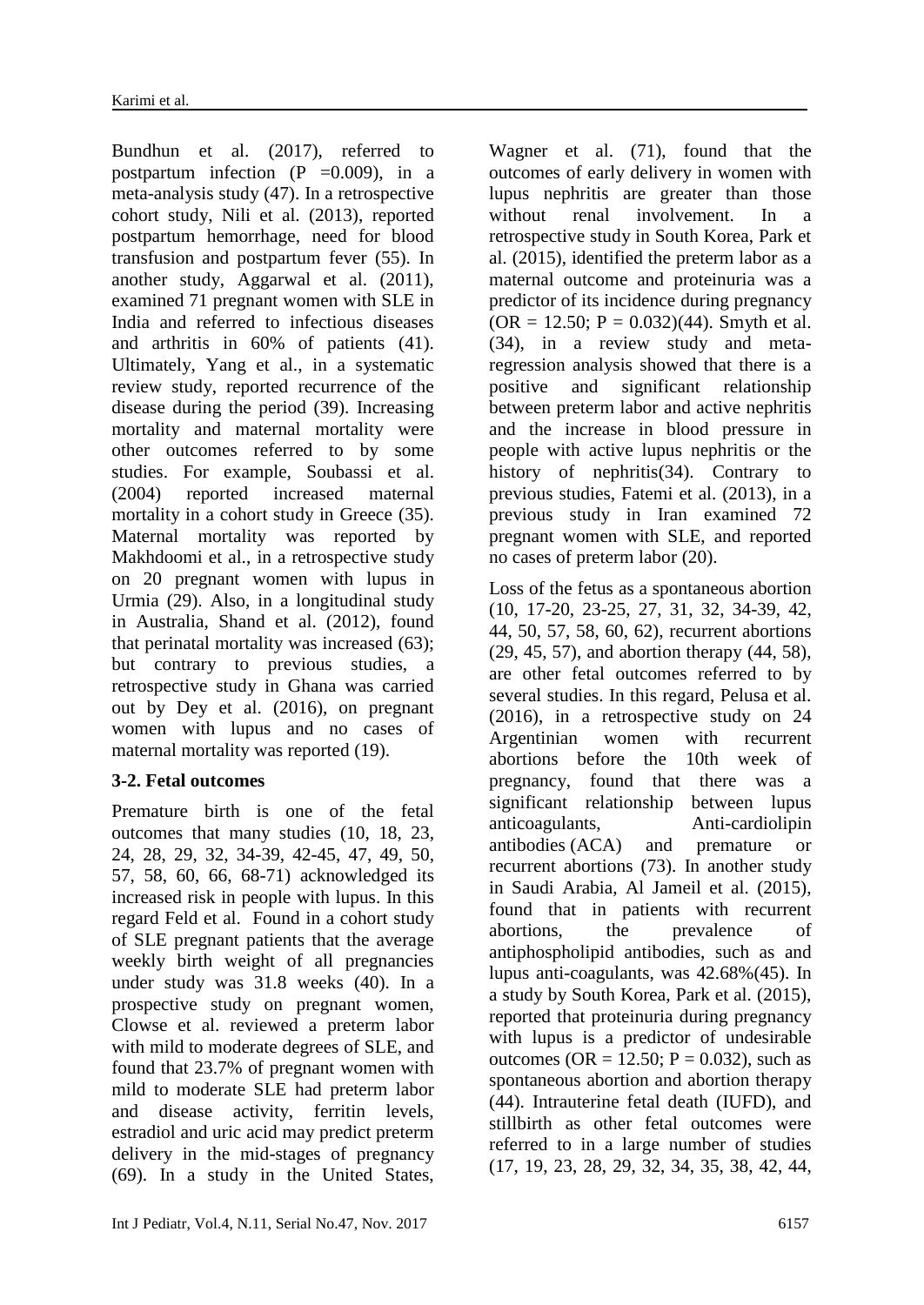45, 47, 49, 57, 58, 60, 62, 68, 71, 74). In this regard, Zhan et al. (2017), in a retrospective study, examined the fetal outcomes and related factors in 263 pregnant women with lupus in China, and reported fetal mortality, and introduced hypertension, Hypoalbuminemia, reduction of complement, and antiphospholipid antibodies as predictors of this negative outcome (75). Also, Dhar et al. (2005), found in a descriptive analytical study on lupus pregnant women that the probability of stillbirth in the lupus group was increased compared to the control group (OR=  $4.84, 95\%$  CI= 1.72, 11.08), and the risk of stillbirth in maternal severe disease with the involvement of the Central nervous system (CNS) significantly increases (49).

Fetal developmental disorders such as Intra Uterine Growth Retardation (IUGR), and Small for Gestational Age (SGA), are other fetal outcomes that have been studied in several studies (10, 16, 19, 24, 29, 34, 40, 47-50, 57, 69, 74, 76). Zhan et al. (2017) reported in a retrospective study of pregnant women with lupus that intrauterine growth restriction and predictors of adverse pregnancy outcomes included hypertension, hypoalbuminemia, lower complement, and positive antiphospholipid antibodies (75).

Studies referred to heart problems such as congenital fetal heart block (35, 57, 77- 79), Atrioventricular (AV**)** block (64, 66), fetal bradycardia (66), Tetralogy of Fallot and Atrial Septal Defect (ASD) as other fetal outcomes (60). In this regard, Roy et al., in a retrospective study in India investigated 11 cases of complicated pregnancy complications by Complete congenital heart block (CCHB) in women with Anti-Sjögren's-syndrome-related antigen A, (Anti-Ro/SSA) autoantibodies and found that the average gestational age at diagnosis of the fetus with CCHB, was 24.5 weeks, and in some mothers with lupus, the prognosis of fetuses has led to IUFD, and neonates required a permanent pacemaker (80). Similarly, Madhusudan et al. (2015) in a prospective study in India on patients with SLE, showed that there is a relationship between CCHB and maternal Anti-Ro/SSA, Sjögren syndrome antigen B (Anti-La/ SSB), and ANA antibodies (79). Other fetal outcomes included fetal anomalies (22, 60), fetal distress (74), and Oligohydramnios (43) which were confirmed in previous studies.

# **3-3. Neonatal and childhood outcomes**

Neonatal Lupus Syndrome (NLS) is one of the major outcomes of infants born to mothers with lupus that has been mentioned in numerous studies (24, 37, 41, 50, 57, 64, 69). This syndrome is an acquired autoimmune passive disease mediating to maternal antibodies, which is reported in about 1-2% of infants born to mothers with autoimmune disease with Anti-RO/SSA, and Anti-La/SSB antibodies (64). However, some cases occur in children of mothers who have the same autoantibodies but have no symptoms of SLE, and no other autoimmune disease during pregnancy (75). The pathogenesis of the disease is not completely clear, but is likely to be greater than the simple passage of paired antibodies. Neonatal lupus manifestations are from benign conditions, such as skin manifestations and asymptomatic elevations in liver function tests, to central nervous system involvement and lifethreatening cardiac manifestations. Other neonatal outcomes reported in several studies (18, 23, 30, 32, 38, 51, 60) include infant mortality rates. Growth disturbances such as IUGR at birth (66, 68, 81, 82), small baby for gestational age (SGA) (27, 43, 55, 60), low birth weight (LBW) (18, 23, 24, 26, 27, 29, 30, 37, 42, 55, 74, 76), very low birth weight (VLBW)(49, 83), and extremely low birth weight (ELBW) (49, 65), are the neonatal outcomes reported in numerous studies. Premature infants are another neonatal outcome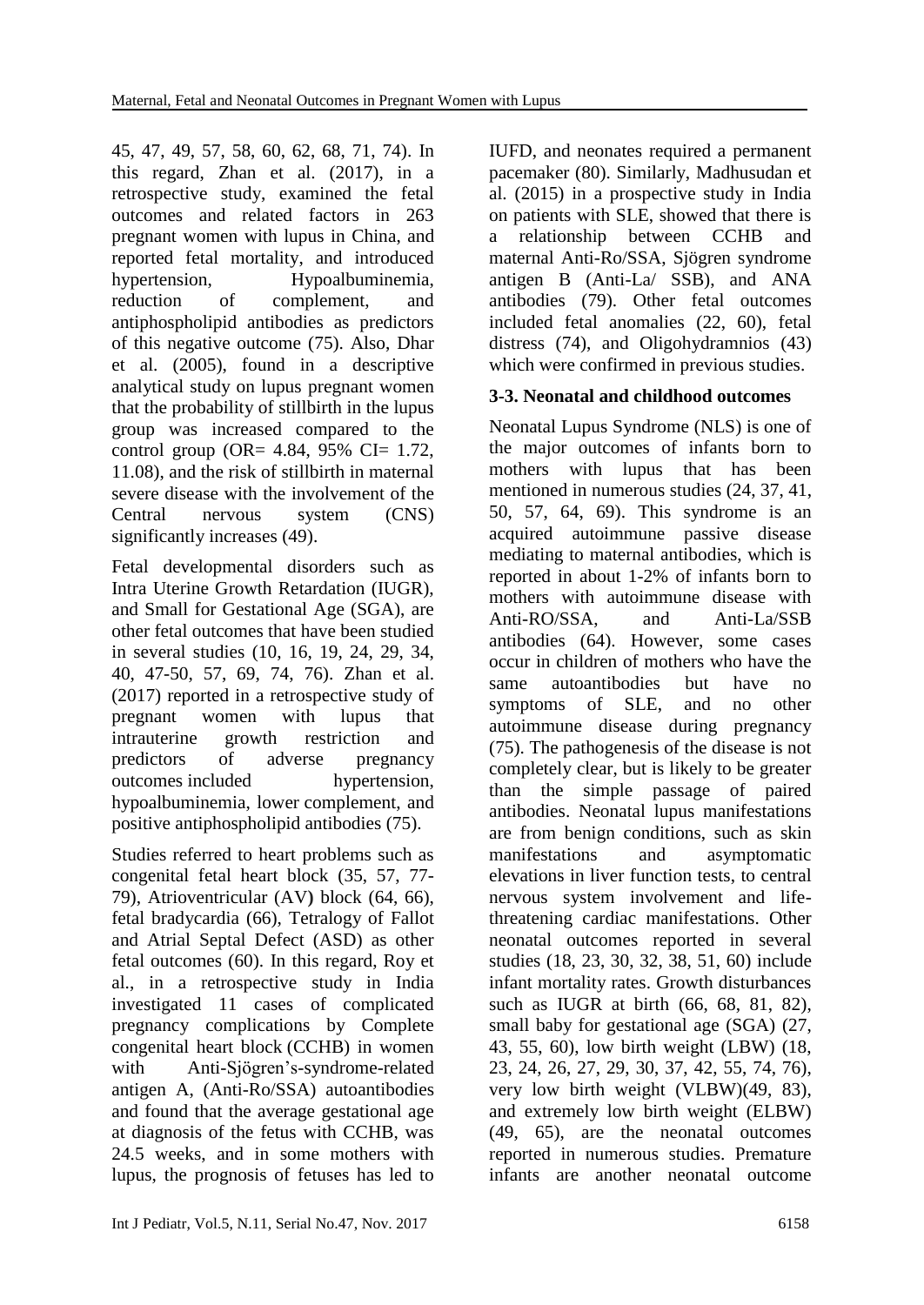referred to by several studies (17, 26, 30, 37, 43, 55, 81, 83). Other neonatal cases included respiratory distress in various forms, including neonatal asphyxia (38), increased need for neonatal resuscitation, respiratory distress syndrome, pulmonary dysplasia, bronchopulmonary dysplasia (55) that was presented in the previous studies. According to studies, cardiovascular outcomes in these infants include congenital heart block (CHB) (24, 26, 31, 50, 55, 57, 64, 82-84), cardiac septum deficiency (24), and open arterial duct (55). In this regard, Llanos et al. found that the incidence of endocardial fibro elastosis (EFE), low ventricular ejection, cardiac block and dilated cardiomyopathy was increased in a study on 325 infants born to lupus mothers (72).

In a review study, Zuppa et al., reported non-cardiac neonatal lupus manifestations, including skin rash and cutaneous lupus erythematosus, cholestasis, mild hepatomegaly and sometimes splenomegaly, giant cell hepatitis, neutropenia and thrombocytopenia, hydrocephalus, white matter non-specific changes, calcification of basal complexes and vessels in radiography (85). According to previous studies, other neonatal outcomes include hydrops (85), blood manifestations such as anemia, neutropenia, thrombocytopenia(69, 70), non-specific brain abnormalities in the absence of clinical neurological symptoms, intraventricular hemorrhage (IVH)(55, 83), rash (64, 69, 82), multiple congenital anomalies (32, 61), retinopathy of premature infants (55), fetal uncertainty condition, emergency cesarean section (83), and long hospitalization (30).

The outcomes of children born to mothers with lupus are referred to as case by case in the following studies: In a case report study, Khodapanahandeh and Hadizadeh Kharrazi (2005), presented manifestations of a 9-year-old child with lupus, which included localized febrile seizure that

occurred after several hours during a day; pale face rashes on cheeks, occasional headaches, academic failure, agitation and somewhat depression, and did not find any pathological case in systemic examinations, examination of the nervous system and urine tests, and eventually the patient developed nausea, vomiting, and decreased conscious levels shortly after the onset of prednisolone therapy and died with a deep coma (86).

In a prospective study, Moradinejad (2007), examined the lupus outcomes in 55 children and reported chronic and persistent migraine headaches, tension headache, hypertension, of which 35% of the children were APL positive, and 96% of the ANA positive (87). In a case study, Aghighi et al. described the effects of lupus outcomes on a 10-year-old girl, which included unexplained neurological manifestations such as headache, depression, seizure and mood disorders over a period of more than one year (88). In a case study, Bason et al. (2016) described the effects of lupus on 13-yearold black Italian boy and referred to congenital heart block and sensory neural hearing loss (89). Finally, Buyon et al. in a case study in the United States reported a number of children with congenital heart block, advanced heart block, and lifethreatening cardiomyopathy in women with lupus (90).

## **4- DISCUSSION AND CONCLUSION**

 Lupus is a heterogeneous autoimmune disease with complex pathogenesis, which causes some kind of abnormal immune response (7). Many studies Considered interactions of disease and pregnancy and pregnancy on fetus, which were also discussed in the present study. Generally, the pregnancy and its termination can lead to renewed activity or manifestation of latent disease. The end of pregnancy in lupus is not so pleasant. Lupus can be risky for both the mother and the newborn.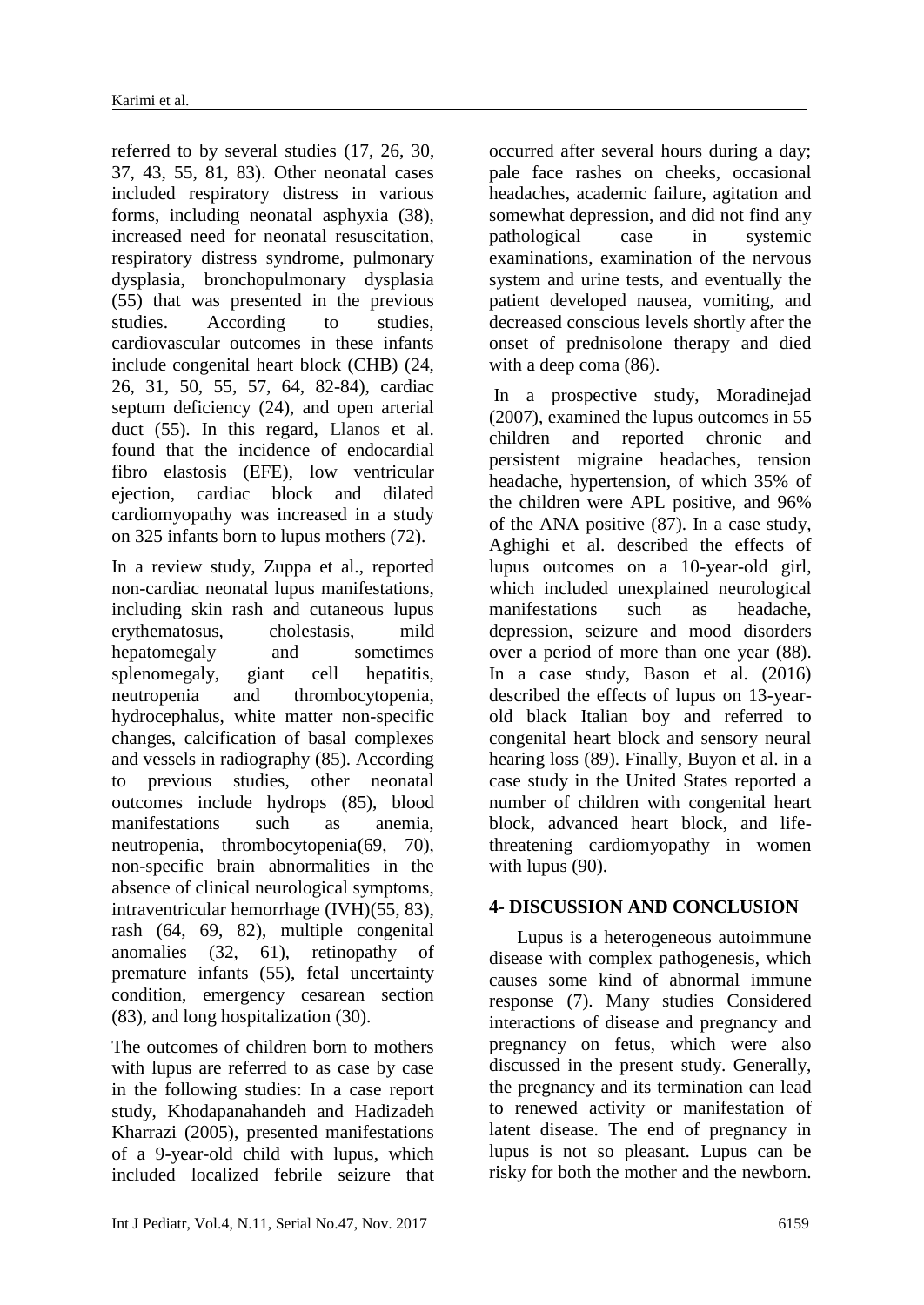Women with lupus are at high risk of many midwifery complications. Adverse perinatal outcomes increase in pregnancy with lupus. The adverse effects referred to in the studies include spontaneous abortion, recurrent abortion, abortion therapy, preterm delivery, fetal developmental disorders such as IUGR and SGA, respiratory, cardiovascular, blood, skin disorders, brain abnormalities, stillbirth, and neonatal lupus. Reasons that are at least partly responsible for adverse fetal outcomes include decidual vasculopathy associated with placental infarction and reduction of pair perforation. Anti-RO/SSA and Anti-La/SSB antibodies may also damage the heart and its regulatory system and cause the death of the baby (29, 36, 40, 46).

Maternal outcomes include hypertension, preeclampsia, eclampsia, HELLP syndrome and chronic hypertension, renal disorders, thromboembolic events, blood disorders such as thrombocytopenia and anemia, increased cesarean section and emergency cesarean section, postpartum hemorrhage and peripheral infections, and increased maternal mortality, and morbidity. However, studies have shown that the severity of disease activity in pregnancy affects the risk of flare-up of SLE symptoms and other complications during pregnancy (29, 36, 39, 46).

Although no definitive treatment has ever been found for lupus, conservative treatment goals, including reducing inflammation, suppressing the immune system and accurate clinical follow-up of patients in order to identify the characteristics of the disease is important. Also lupus may flare up at any time during pregnancy. Therefore, it is recommended that all pregnant women with lupus should be considered at risk and closely monitored. The best maternal and fetal prognosis is when pregnancy occurs at least 6 months after the complete remission, and the normal kidney function is normal or near normal. Mother's health and embryo development must be monitored regularly, and pregnancy and delivery should be planned under fully controlled conditions. It is also necessary that all lupus patients who decide to have a pregnancy should be screened for Anti-RO/SSA, and Anti-La/SSB. Identifying mothers at risk allows quick treatment before or after birth. In fact, clinical precautions in pregnancies associated with SLE should be the same as high risk pregnancies.

In this regard, it is essential to accurately determine the gestational age at the beginning of pregnancy. Periodic sonography is performed to evaluate fetal development after seven days from 18 to 20 gestations. Pre-natal monitoring (such as non-stress test [NST], biophysical profiles, etc.) should begin in the third trimester to confirm fetal health. Also, due to the higher congenital heart disease compared to the general population in these fetuses, the fetal heartfelt echo should be carried out.

Although studies have indicated a higher rate of cesarean section, SLE is not in itself an indication for cesarean section; and delivery method should be selected based on appropriate midwifery indications (69, 70, 74, 76, 79, 81, 90). Ultimately, although pregnancy is risky in patients with SLE due to increased maternal, fetal and neonatal morbidity, it seems that complete control of the patient before fertilization, so that the patient be in full remission at the onset of pregnancy and the disease activity in pregnancy is completely controlled, it can help to improve the outcome of pregnancy and also better outcomes can be expected for it.

# **5- CONFLICT OF INTEREST**

All the authors declare that they have no conflict of interest.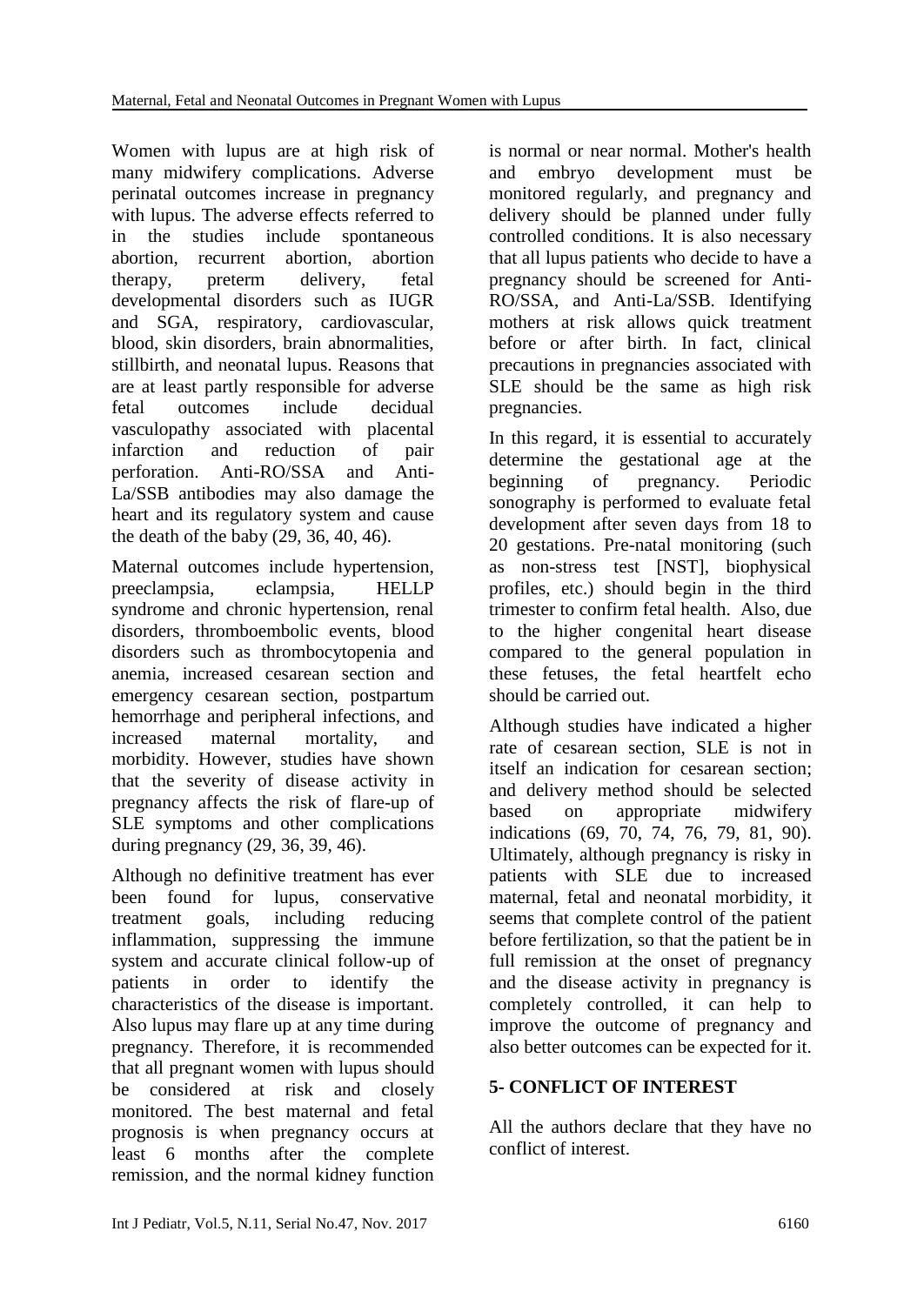#### **6- ACKNOWLEDGMENTS**

We would like to thank all the researchers who have used their studies in the current review.

#### **7- REFERENCES**

1. Cox JB. Disseminated lupus erythematosus in pregnancy. Obstetrics and Gynecology. 1965;26(4):511-4.

2. Isenberg D, Rahman A. Systemic lupus erythematosus—2005 annus mirabilis? Nature Clinical Practice Rheumatology. 2006;2(3):145-52.

3. Lau C, Yin G, Mok M. Ethnic and geographical differences in systemic lupus erythematosus: an overview. Lupus. 2006;15(11):715-9.

4. Benjamin I, Griggs RC, Wing EJ, Fitz JG. Andreoli and Carpenter's Cecil essentials of medicine: Elsevier Health Sciences; 2015.

5. Clowse ME. Lupus activity in pregnancy. Rheumatic Disease Clinics of North America. 2007;33(2):237-52.

6. Meyer O. Making pregnancy safer for patients with lupus. Joint Bone Spine. 2004;71(3):178-82.

7. Cunningham F LK, Bloom S, Spong CY, Dashe J. Williams Obstetrics, 24e: McGraw-Hill; 2014.

8. Davatchi F, Jamshidi A-R, Banihashemi AT, Gholami J, Forouzanfar MH, Akhlaghi M, et al. WHO-ILAR COPCORD study (stage 1, urban study) in Iran. The Journal of rheumatology. 2008;35(7):1384-90.

9. Weckerle CE, Niewold TB. The unexplained female predominance of systemic lupus erythematosus: clues from genetic and cytokine studies. Clinical reviews in allergy and immunology. 2011;40(1):42-9.

10.Molad Y, Borkowski T, Monselise A, Ben-Haroush A, Sulkes J, Hod M, et al. Maternal and fetal outcome of lupus pregnancy: a prospective study of 29 pregnancies. Lupus. 2005;14(2):145-51.

11.Marcdante K, Kliegman RM, Behrman RE, Jenson HB. Nelson essentials of pediatrics: Elsevier Health Sciences; 2010.

12.Andreoli L, Fredi M, Nalli C, Reggia R, Lojacono A, Motta M, et al. Pregnancy implications for systemic lupus erythematosus and the antiphospholipid syndrome. Journal of autoimmunity. 2012;38(2):J197-J208.

13.Whitelaw D HD, Kotze T. Pregnancy in systemic lupus erythematosus: a retrospective study from a developing community. Clinical rheumatology. 2008;27(5):577.

14.Huong DLT WB, Vauthier-Brouzes D, Beaufils H, Lefebvre G, Piette J. Pregnancy in past or present lupus nephritis: a study of 32 pregnancies from a single centre. Annals of the rheumatic diseases. 2001;60(6):599-604.

15.Aoki S, Mochimaru A, Yamamoto Y, Kurasawa K, Takahashi T, Hirahara F. Pregnancy outcomes of women with coexisting systemic lupus erythematosus flare and preeclampsia. Modern Rheumatology. 2015;25(3):410-4.

16.Buyon JP, Kim MY, Guerra MM, Laskin CA, Petri M, Lockshin MD, et al. Predictors of Pregnancy Outcomes in Patients With LupusA Cohort StudyPredictors of Pregnancy Outcomes in Patients With Lupus. Annals of internal medicine. 2015;163(3):153-63.

17.Carvalheiras G, Vita P, Marta S, Trovão R, Farinha F, Braga J, et al. Pregnancy and systemic lupus erythematosus: review of clinical features and outcome of 51 pregnancies at a single institution. Clinical reviews in allergy & immunology. 2010;38(2- 3):302-6.

18.Cavallasca JA, Laborde HA, Ruda-Vega H, Nasswetter GG. Maternal and fetal outcomes of 72 pregnancies in Argentine patients with systemic lupus erythematosus (SLE). Clinical rheumatology. 2008;27(1):41-6.

19.Dey ID, Coleman J, Kwarko H, Mate-Kole M. Outcome of pregnancy in patients with systemic lupus erythematosis at Korle-bu Teaching Hospital. Ghana Medical Journal. 2016;50(2):72-7.

20.Fatemi A, Fard RM, Sayedbonakdar Z, Farajzadegan Z, Saber M. The role of lupus nephritis in development of adverse maternal and fetal outcomes during pregnancy. Int J Prev Med. 2013;4(9): 1004-10.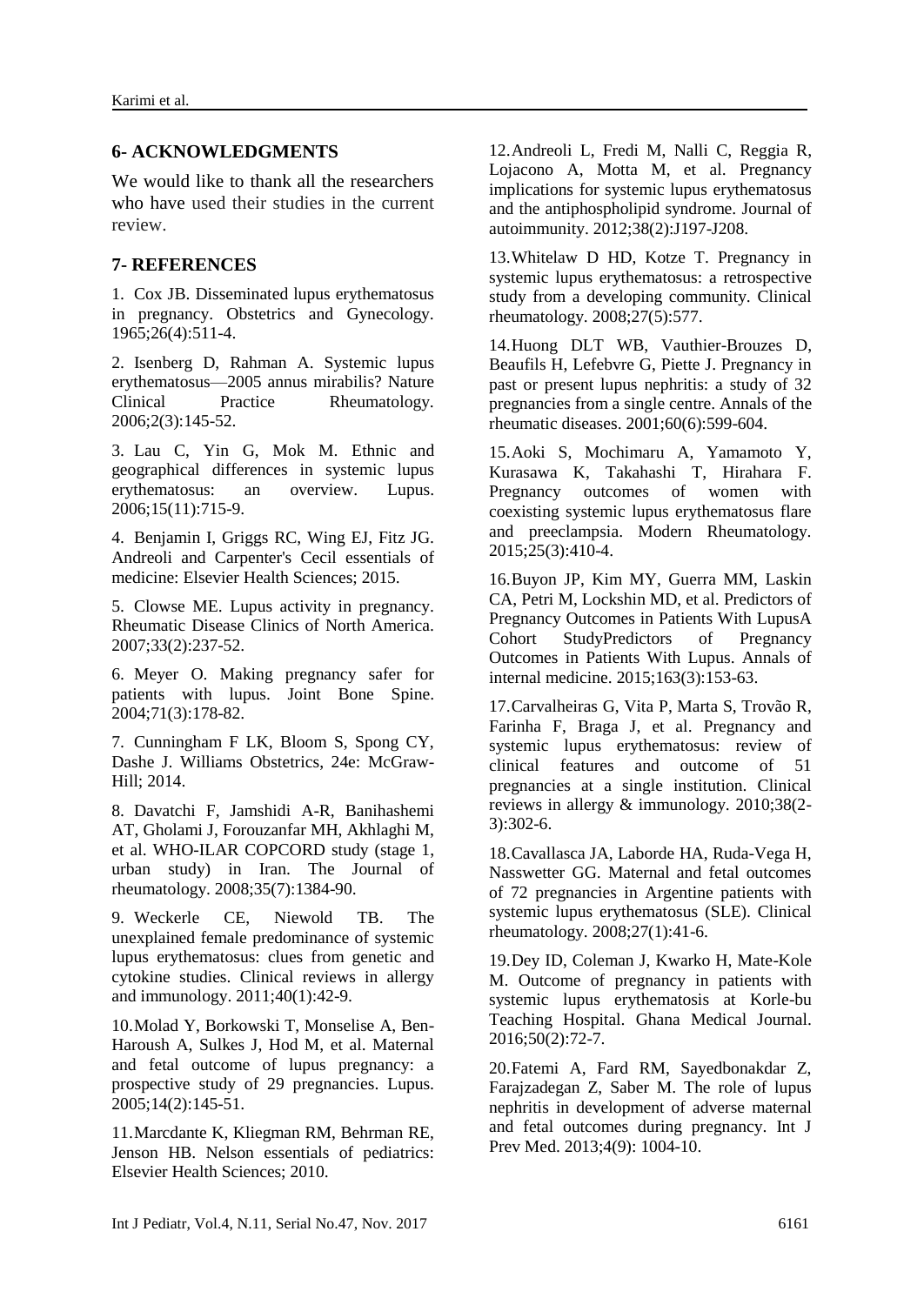21.Galappatthy P, Jayasinghe JD, Paththinige SC, Sheriff RM, Wijayaratne LS. Pregnancy outcomes and contraceptive use in patients with systemic lupus Erythematosus, rheumatoid arthritis and women without a chronic illness: a comparative study. International Journal of Rheumatic Diseases. 2017; 20(6): 746–54.

22.Gladman DD, Tandon A, Ibañez D, Urowitz MB. The effect of lupus nephritis on pregnancy outcome and fetal and maternal complications. The Journal of rheumatology. 2010;37(4):754-8.

23.Imbasciati E, Tincani A, Gregorini G, Doria A, Moroni G, Cabiddu G, et al. Pregnancy in women with pre-existing lupus nephritis: predictors of fetal and maternal outcome. Nephrology Dialysis Transplantation. 2009;24(2):519-25.

24.Jakobsen I, Helmig R, Stengaard-Pedersen K. Maternal and foetal outcomes in pregnant systemic lupus erythematosus patients: an incident cohort from a stable referral population followed during 1990–2010. Scandinavian journal of rheumatology. 2015;44(5):377-84.

25.Ko HS, Ahn HY, Jang DG, Choi S-K, Park Y-G, Park IY, et al. Pregnancy outcomes and appropriate timing of pregnancy in 183 pregnancies in Korean patients with SLE. International journal of medical sciences. 2011;8(7):577.

26.Lin P, Rhew E, Ness RB, Peaceman A, Dyer A, McPherson D, et al. Adverse pregnancy outcomes and subsequent risk of cardiovascular disease in women with systemic lupus erythematosus. Arthritis research & therapy. 2014;16(S1):1-23.

27.Lv J, Wang W, Li Y. Clinical outcomes and predictors of fetal and maternal consequences of pregnancy in lupus nephritis patients. International urology and nephrology. 2015;47(8):1379-85.

28.Madazli R, Yuksel MA, Oncul M, Imamoglu M, Yilmaz H. Obstetric outcomes and prognostic factors of lupus pregnancies. Archives of gynecology and obstetrics. 2014;289(1):49-53.

29.Makhdoomi Kh GMA, Ahmadpour P, Norouzinia franaz, Hosseini Arbalo M. Outcome of pregnancy in women with systemic lupus erythematosus in Emam KHomeini hospital - Urmia. J Urmia Univ Med Sci. 2008:18(5):42-7.

30.Mbuli L, Mapiye D, Okpechi I. Lupus nephritis is associated with poor pregnancy outcomes in pregnant SLE patients in Cape Town: a retrospective analysis. Pan African Medical Journal. 2015;22(1):1-10.

31.Moroni G, Doria A, Giglio E, Imbasciati E, Tani C, Zen M, et al. Maternal outcome in pregnant women with lupus nephritis. A prospective multicenter study. Journal of Autoimmunity. 2016;74:194-200.

32.Saavedra MÁ, Miranda-Hernández D, Sánchez A, Morales S, Cruz-Domínguez P, Medina G, et al. Pregnancy outcomes in women with childhood-onset and adult-onset systemic lupus erythematosus: a comparative study. Rheumatology international. 2016;36(10):1431-7.

33.Wong C-H, et al. . "Outcome of pregnancy in patients with systemic lupus erythematosus." Taiwanese Journal of Obstetrics and Gynecology. 2006;45(2):120-3.

34.Smyth A, Oliveira GH, Lahr BD, Bailey KR, Norby SM, Garovic VD. A systematic review and meta-analysis of pregnancy outcomes in patients with systemic lupus erythematosus and lupus nephritis. [Clin J Am](https://www.ncbi.nlm.nih.gov/pubmed/20688887)  [Soc Nephrol.](https://www.ncbi.nlm.nih.gov/pubmed/20688887) 2010;5(11):2060-8.

35.Soubassi L, Haidopoulos D, Sindos M, Pilalis A, Chaniotis D, Diakomanolis E, et al. Pregnancy outcome in women with preexisting lupus nephritis. Journal of Obstetrics and Gynaecology. 2004;24(6):630-4.

36.Teh C, Wan S, Cheong Y, Ling G. Systemic lupus erythematosus pregnancies: ten-year data from a single centre in Malaysia. Lupus. 2017;26(2):218-23.

37.Wei Q, Ouyang Y, Zeng W, Duan L, Ge J, Liao H. Pregnancy complicating systemic lupus erythematosus: a series of 86 cases. Archives of gynecology and obstetrics. 2011;284(5):1067-71.

38.Xu X, Liang M-y, Wang J-l, Chen S. Clinical features and outcome of pregnancy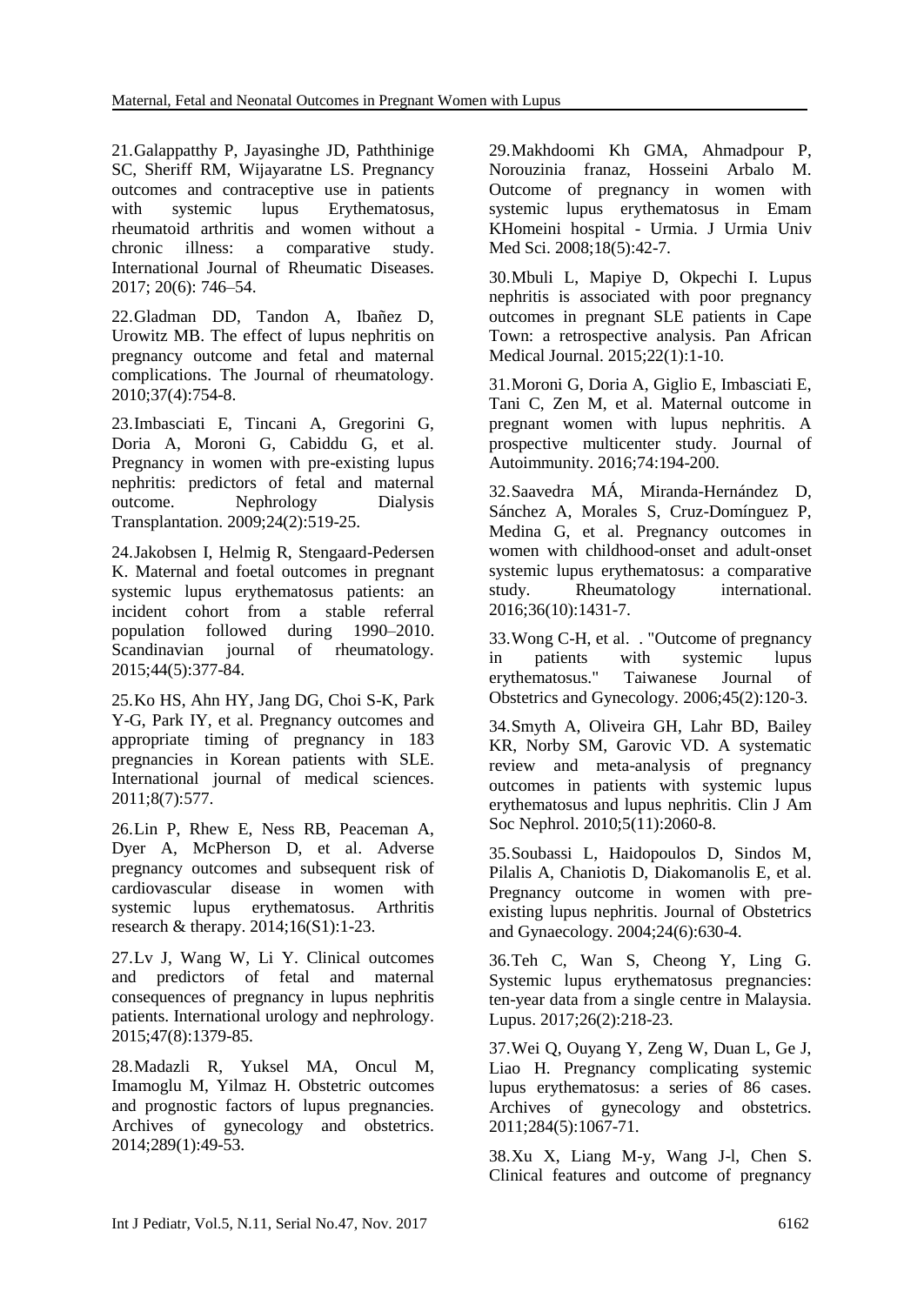with SLE-associated thrombocytopenia. The Journal of Maternal-Fetal & Neonatal Medicine. 2016;29(5):789-94.

39.Yang H, Liu H, Xu D, Zhao L, Wang Q, Leng X, et al. Pregnancy-related systemic lupus erythematosus: clinical features, outcome and risk factors of disease flares—a case control study. PloS one. 2014;9(8):e104375.

40.Feld J, Kibari A, Rozenbaum M, Riskin-Mashiah S, Eder L, Laor A, et al. The fetal outcomes of pregnancies of systemic lupus erythematosus patients The Journal of Maternal-Fetal and Neonatal Medicine. 2015;28(5):564-7.

41.Aggarwal N, Raveendran A, Suri V, Chopra S, Sikka P, Sharma A. Pregnancy outcome in systemic lupus erythematosus: Asia's largest single centre study. Archives of gynecology and obstetrics. 2011;284(2):281-5.

42.Barnado A, Wheless L, Meyer AK, Gilkeson GS, Kamen DL. Pregnancy outcomes among African–American patients with systemic lupus erythematosus compared with<br>controls. Lupus science & medicine. controls. Lupus science & medicine. 2014;1(1):1-9.

43.de Jesus GR M-PC, de Jesus NR, dos Santos FC, Klumb EM, Carrasco MG, et al. Understanding and managing pregnancy in patients with lupus. Autoimmune diseases. 2015;20(15):1-18.

44.Park EJ, Jung H, Hwang J, Kim H, Lee J, Ahn JK, et al. Pregnancy outcomes in patients with systemic lupus erythematosus: a retrospective review of 62 pregnancies at a single tertiary center in South Korea. International journal of rheumatic diseases. 2014;17(8):887-97.

45.Al Jameil N, Tyagi P, Al Shenefy A. Incidence of anticardiolipin antibodies and lupus anticoagulant factor among women experiencing unexplained recurrent abortion and intrauterine fetal death. International journal of clinical and experimental pathology. 2015;8(3):3204–9.

46.Bramham K, Hunt BJ, Bewley S, Germain S, Calatayud I, Khamashta MA, et al. Pregnancy outcomes in systemic lupus erythematosus with and without previous nephritis. The Journal of rheumatology. 2011; 74: 106-17.

47.Bundhun PK, Soogund MZS, Huang F. Impact of systemic lupus erythematosus on maternal and fetal outcomes following pregnancy: A meta-analysis of studies published between years 2001–2016. Journal of Autoimmunity. 2017; 79: 17-27.

48.Chighizola C, Andreoli L, de Jesus GR, Banzato A, Pons-Estel G, Erkan D. The association between antiphospholipid antibodies and pregnancy morbidity, stroke, myocardial infarction, and deep vein thrombosis: a critical review of the literature. Lupus. 2015; 24(9):980-84.

49. Dhar JP, Essenmacher LM, Ager JW, Sokol RJ. Pregnancy outcomes before and after a diagnosis of systemic lupus erythematosus. American journal of obstetrics and gynecology. 2005;193(4):1444-55.

50.Hendawy S, Abdel-Mohsen D, Ebrahim S, Ewais H, Moussa S, Khattab D, et al. Pregnancy related complications in patients with systemic lupus erythematosus, an Egyptian experience. Clinical medicine insights Reproductive health. 2011; 5: 17–24.

51.Ideguchi H, Ohno S, Uehara T, Ishigatsubo Y. Pregnancy outcomes in Japanese patients with SLE: retrospective review of 55 pregnancies at a university hospital. Clinical reviews in allergy and immunology. 2013;44(1):57-64.

52.Leaños-Miranda A, Campos-Galicia I, Berumen-Lechuga MG, Molina-Pérez CJ, García-Paleta Y, Isordia-Salas I, et al. Circulating Angiogenic Factors and the Risk of Preeclampsia in Systemic Lupus Erythematosus Pregnancies. The Journal of rheumatology. 2015;42(7):1141-49.

53.Mecacci F, Bianchi B, Pieralli A, Mangani B, Moretti A, Cioni R, et al. Pregnancy outcome in systemic lupus erythematosus complicated by anti-phospholipid antibodies. Rheumatology. 2009;48(3):246-9.

54. Miyamoto T, Hoshino T, Hayashi N, Oyama R, Okunomiya A, Kitamura S, et al. Preeclampsia as a Manifestation of New-Onset Systemic Lupus Erythematosus during Pregnancy: A Case-Based Literature Review.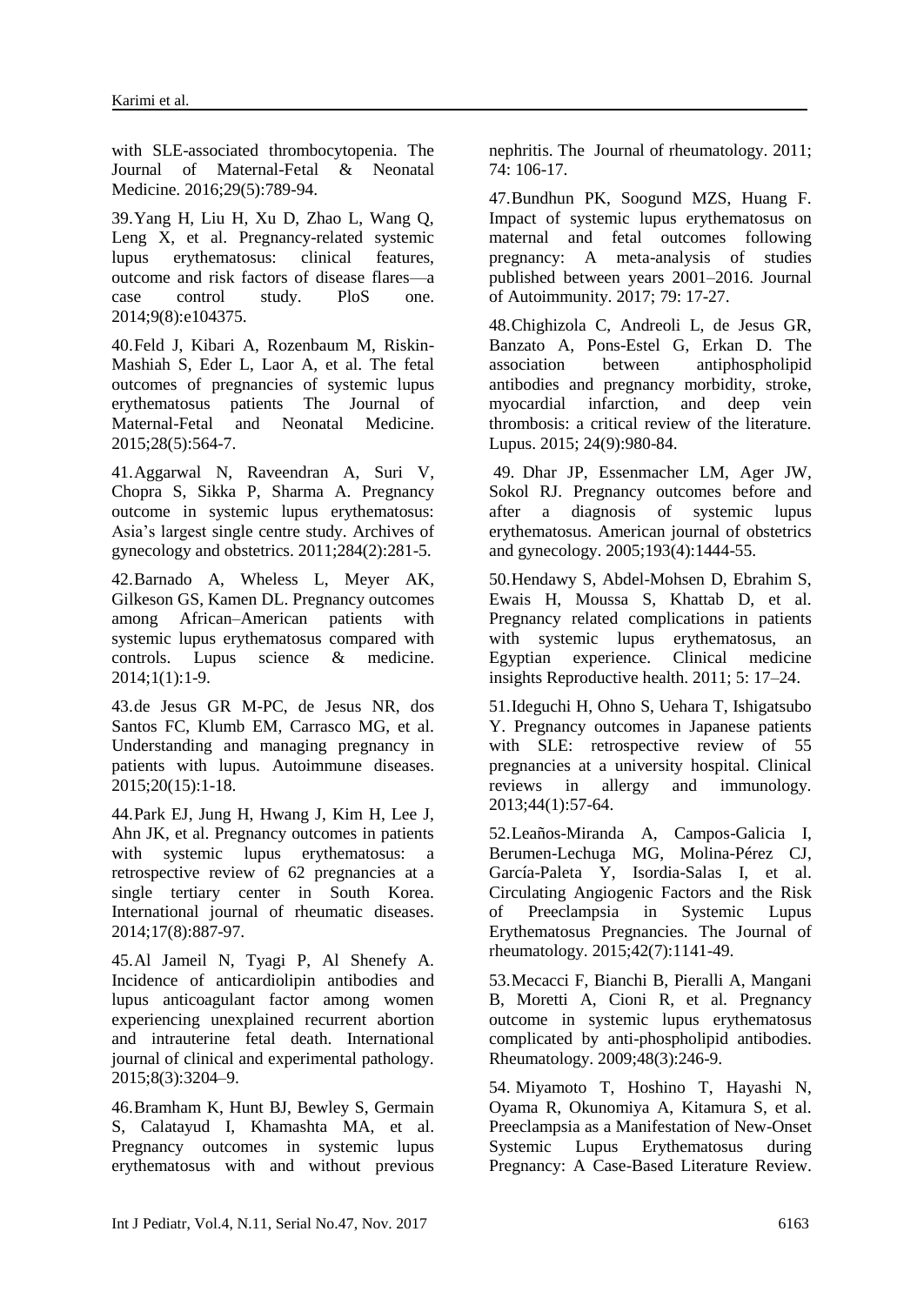American Journal of Perinatology Reports. 2016;6(01): 62-7.

55.Nili F, McLeod L, O'Connell C, Sutton E, McMillan D. Maternal and neonatal outcomes in pregnancies complicated by systemic lupus erythematosus: a population-based study. Journal of Obstetrics and Gynaecology Canada. 2013;35(4):323-8.

56.Simard JF, Arkema EV, Nguyen C, Svenungsson E, Wikström AK, Palmsten K, et al. Early‐onset Preeclampsia in Lupus Pregnancy. Paediatric and Perinatal Epidemiology. 2017;31(1):29-36.

57.Singh AG, Chowdhary VR. Pregnancy-related issues in women with systemic lupus erythematosus. International journal of rheumatic diseases. 2015;18(2):172- 81.

58.Tedeschi SK, Guan H, Fine A, Costenbader KH, Bermas B. Organ-specific systemic lupus erythematosus activity during pregnancy is associated with adverse pregnancy outcomes. Clinical rheumatology. 2016;35(7):1725-32.

59.Haddad A, Gladman D, Ibañez D, Urowitz M. Vascular-and pregnancy-related outcomes in patients with systemic lupus erythematosus with positive antiphospholipid profile and thrombocytopenia. Lupus. 2015;24(8):822-6.

60.Liu. Pregnancy in women with systemic lupus erythematosus: a retrospective study of 111 pregnancies in Chinese women.2012;25(3):261-66.

61.Bleau N, Patenaude V, Abenhaim HA. Risk of venous thromboembolic events in pregnant patients with autoimmune diseases: a population-based study. Clinical and Applied Thrombosis/Hemostasis. 2016;22(3):285-91.

62.Lee JJ, Pope JE. A meta-analysis of the risk of venous thromboembolism in inflammatory rheumatic diseases. Arthritis research & therapy. 2014;16(5):435.

63.Shand AW, Algert CS, March L, Roberts CL. Second pregnancy outcomes for women with systemic lupus erythematosus. Annals of the rheumatic diseases. 2012:20(11):1-5.

64.Chung WS, Lin CL, Chang SN, Lu CC, Kao CH. Systemic lupus erythematosus increases the risks of deep vein thrombosis and

pulmonary embolism: a nationwide cohort study. Journal of Thrombosis and Haemostasis. 2014;12(4):452-8.

65.Andrade R, Sanchez M, Alarcon G, Fessler B, Fernández M, Bertoli A, et al. Adverse pregnancy outcomes in women with systemic lupus erythematosus from a multiethnic US cohort: LUMINA (LUI). Clinical and experimental rheumatology. 2008;26(2):268.

66.Chen YA, Tseng J, Yang M, Tsao Y, Lin H. Acute respiratory distress syndrome in a pregnant woman with systemic lupus erythematosus: a case report. Lupus. 2014;23:1528-32.

67.Brucato A, Cimaz R, Caporali R, Ramoni V, Buyon J. Pregnancy outcomes in patients with autoimmune diseases and anti-Ro/SSA antibodies. Clinical reviews in allergy and immunology. 2011;40(1):27-41.

68.Buyon JP. Updates on lupus and pregnancy. Bulletin of the NYU hospital for joint diseases. 2009;67(3):271.

69.Clowse ME, Wallace DJ, Weisman M, James A, Criscione-Schreiber LG, Pisetsky DS. Predictors of preterm birth in patients with mild systemic lupus erythematosus. Annals of the rheumatic diseases. 2013;72(9):1536-9.

70.Moroni G, Ponticelli C. Pregnancy in women with systemic lupus erythematosus (SLE). European journal of internal medicine. 2016;32:7-12.

71.Wagner SJ, Craici I, Reed D, Norby S, Bailey K, Wiste HJ, et al. Maternal and foetal outcomes in pregnant patients with active lupus nephritis. Lupus. 2009;18(4):342-7.

72.Llanos C, Izmirly P, Katholi M, Clancy R, Friedman D, [Kim MY,](https://www.ncbi.nlm.nih.gov/pubmed/?term=Kim%20MY%5BAuthor%5D&cauthor=true&cauthor_uid=19790064) [et](https://www.ncbi.nlm.nih.gov/pubmed/?term=Buyon%20JP%5BAuthor%5D&cauthor=true&cauthor_uid=19790064) al. Recurrence rates of cardiac manifestations associated with neonatal lupus and maternal/fetal risk factors. Arthritis and Rheumatology. 2009; 60(10): 3091-97.

73.Pelusa HF, Pezzarini E, Basiglio CL, Musuruana J, Bearzotti M, Svetaz MJ, et al. Antiphospholipid and antioangiogenic activity in females with recurrent miscarriage and antiphospholipid syndrome. Annals of Clinical Biochemistry: An international journal of biochemistry and laboratory medicine. 2017; 54(5)577-83.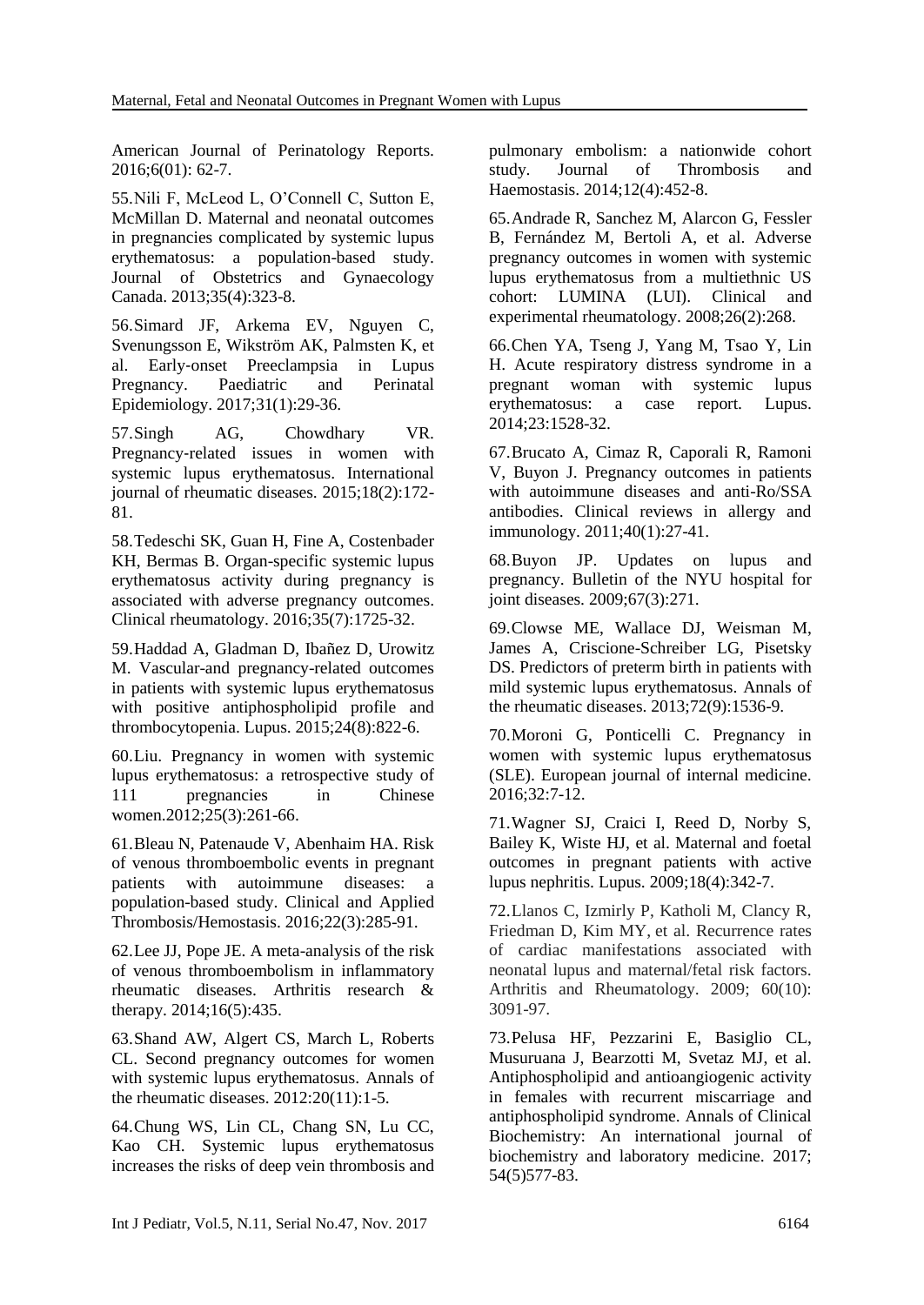74.Saavedra MA, Cruz-Reyes C, Vera-Lastra O, Romero GT, Cruz-Cruz P, Arias-Flores R, et al. Impact of previous lupus nephritis on maternal and fetal outcomes during pregnancy. Clinical rheumatology. 2012;31(5):813-9.

75.Zhan Z, Yang Y, Zhan Y, Chen D, Liang L, Yang X. Fetal outcomes and associated factors of adverse outcomes of pregnancy in southern Chinese women with systemic lupus erythematosus. PLoS ONE 2017; 12(4): e0176457.

76[.de Jesus GR,](https://www.ncbi.nlm.nih.gov/pubmed/?term=de%20Jesus%20GR%5BAuthor%5D&cauthor=true&cauthor_uid=28394223) [Rodrigues BC,](https://www.ncbi.nlm.nih.gov/pubmed/?term=Rodrigues%20BC%5BAuthor%5D&cauthor=true&cauthor_uid=28394223) [Lacerda](https://www.ncbi.nlm.nih.gov/pubmed/?term=Lacerda%20MI%5BAuthor%5D&cauthor=true&cauthor_uid=28394223)  [MI,](https://www.ncbi.nlm.nih.gov/pubmed/?term=Lacerda%20MI%5BAuthor%5D&cauthor=true&cauthor_uid=28394223) [Dos Santos FC,](https://www.ncbi.nlm.nih.gov/pubmed/?term=Dos%20Santos%20FC%5BAuthor%5D&cauthor=true&cauthor_uid=28394223) [de Jesus NR,](https://www.ncbi.nlm.nih.gov/pubmed/?term=de%20Jesus%20NR%5BAuthor%5D&cauthor=true&cauthor_uid=28394223) [Klumb EM,](https://www.ncbi.nlm.nih.gov/pubmed/?term=Klumb%20EM%5BAuthor%5D&cauthor=true&cauthor_uid=28394223) et al. Gestational outcomes in patients with neuropsychiatric systemic lupus erythematosus. [Lupus.](https://www.ncbi.nlm.nih.gov/pubmed/28394223) 2017;26(5):537-42.

77.Chen C, Lin K, Chen C, Wong AM-K, Huang J. Central nervous system manifestations of neonatal lupus: a systematic review. Lupus. 2013;22(14):1484-88.

78.Fujioka K, Morioka I, Urade T, Suzuki K, Morizane M, Yokoyama N, et al. The lowest surviving birth weight infant delivered from a systemic lupus erythematosus mother with antiphospholipid syndrome. The Journal of Maternal-Fetal & Neonatal Medicine. 2010;23(9):1050-52.

79.Madhusudan D, Raju A, Vijaya N. Correlation of Maternal Autoantibodies with Fetal Congenital Heart Block. The Journal of Obstetrics and Gynecology of India. 2016;66(1):112-6.

80.Roy K, Subbaiah M, Kumar S, Sharma J, Singh N. Feto-maternal outcome in pregnancies complicated by isolated fetal congenital complete heart block. Journal of Obstetrics and Gynaecology. 2014;34(6):492- 4.

81.Al Arfaj A, Khalil N. Pregnancy outcome in 396 pregnancies in patients with SLE in Saudi Arabia. Lupus. 2010;19(14):1665-73.

82.Leroux M, Desveaux C, Parcevaux M, Julliac B, Gouyon J-B, Dallay D, et al. Impact of hydroxychloroquine on preterm delivery and intrauterine growth restriction in pregnant women with systemic lupus erythematosus: a descriptive cohort study. Lupus. 2015;24(13):1384-91.

83.Yu Y, Du L, Pan J, Zheng J, Chen A, Chen L. A 10-year retrospective study of neonatal lupus erythematous in China. Asian Pacific Journal of Allergy and Immunology. 2016; 34(2):174-78.

84.Arai H, Nakajima H, Ogino N, Ito T, Goto R, Kameta Y, et al. A case of neonatal lupus erythematosus in a very low-birth-weight infant that suffered intraventricular hemorrhage at birth. [Mod Rheumatol.](https://www.ncbi.nlm.nih.gov/pubmed/26872497) 2016;2:1-3.

85.Zuppa AA, Riccardi R, Frezza S, Gallini F, Luciano RMP, Alighieri G, et al. Neonatal lupus: Follow-up in infants with anti-SSA/Ro antibodies and review of the literature. Autoimmunity Reviews. 2017. [Autoimmun](https://www.ncbi.nlm.nih.gov/pubmed/28212920)  [Rev.](https://www.ncbi.nlm.nih.gov/pubmed/28212920) 2017;16(4):427-32.

86.Khodapanahandeh, F., and H. Hadizadeh Kharrazi. Neuropsychiatric manifestation of systemic lupus erythematosus in a child: a case report. Razi Journal of Medical Sciences*.*2006; 13(52):101-6.

87.Moradinejad MH. Lupus Headaches in 55 Childhood-Onsets SLE. Iranian Journal of Pediatrics. 2007;17(2):135-9.

88.Aghighi Y, Raeis Karami S, Malek A, Hassas Yeganeh M. A child with Neuropsychiatric manifestations of systemic lupus erythematosus: a case report. The Horizon of Medical Sciences. 2014;19(5):65- 70.

89.Bason C, Pagnini I, Brucato A, Maestroni S, Puccetti A, Lunardi C, et al. Congenital heart block and immune mediated sensorineural hearing loss: possible cross reactivity of immune response. Lupus. 2017;26(8):1-6.

90. Buyon JP, Clancy RM, Friedman DM. Cardiac manifestations of neonatal lupus erythematosus: guidelines to management, integrating clues from the bench and bedside. Nature clinical practice Rheumatology. 2009;5(3):139-48.

91.Cunningham F, Leveno K, Bloom S, Spong CY, Dashe J. Williams Obstetrics, 24e: McGraw-Hill; 2014.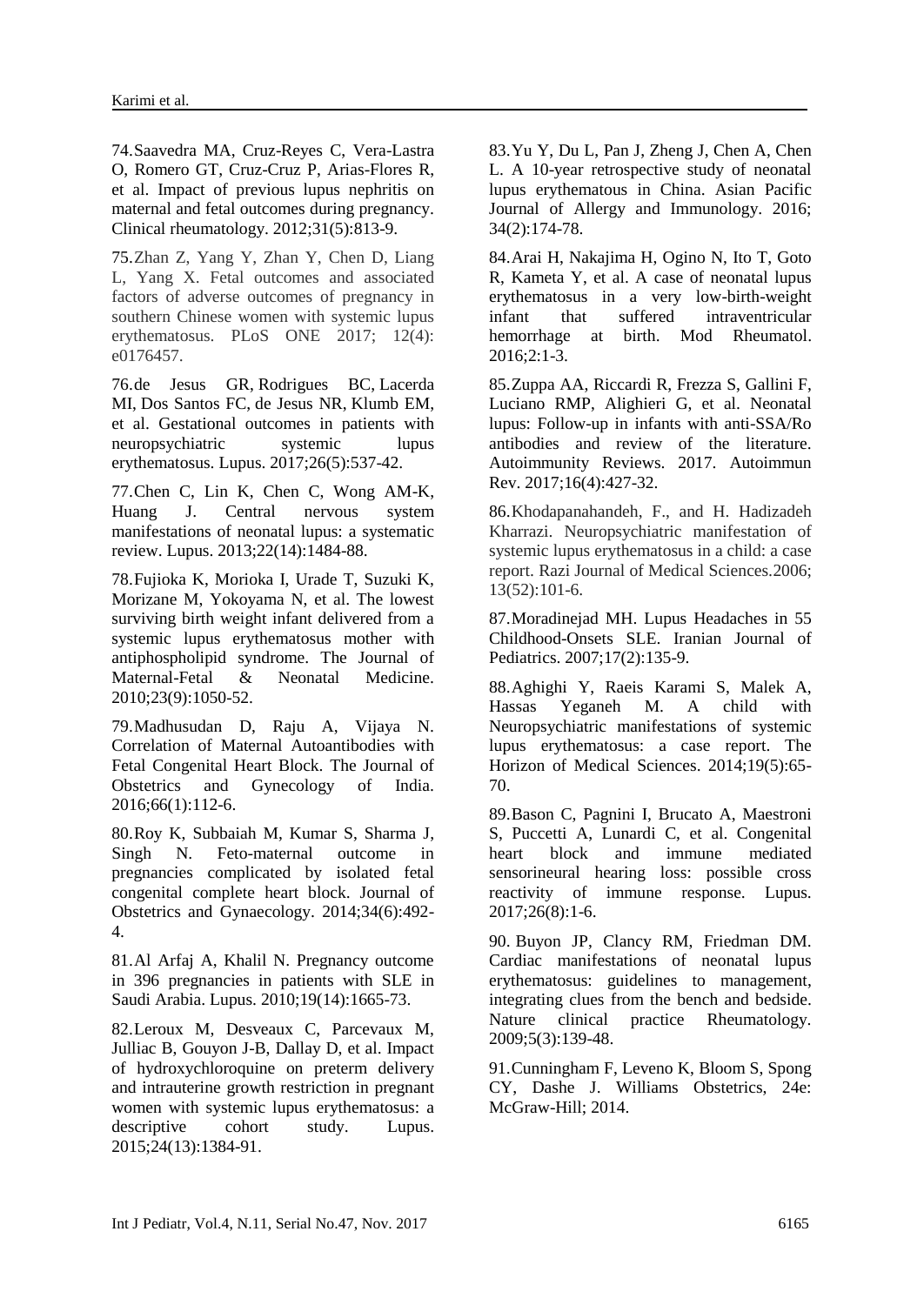| Ref | Author              | Year | Country         | <b>Study Design</b> | Sample Size | <b>Disease</b> | Tool                                        | Result                                                                                     |
|-----|---------------------|------|-----------------|---------------------|-------------|----------------|---------------------------------------------|--------------------------------------------------------------------------------------------|
| 31  | Moroni et al.       | 2016 | Italy           | Prospective         | 61          | LN             | Counselling visit<br>screening visit        | Maternal adverse events: flares (19.7%), pre-eclampsia<br>$(8.4\%)$ HELLP $(2.8\%)$ .      |
| 30  | Mbuli et al.        | 2015 | South<br>Africa | Retrospective       | 61          | <b>SLE</b>     | Survey                                      | Poor pregnancy outcomes.                                                                   |
| 10  | Molad et al.        | 2005 | Palestine       | Prospective         | 29          | <b>SLE</b>     | Fallow up evaluation                        | High rate of obstetrical complications and postpartum<br>lupus flare-up.                   |
| 12  | Andreoli et al.     | 2012 | Italy           | Review              |             | SLE            | Patient counselling                         | Flare during pregnancy.                                                                    |
| 13  | Whitelaw et al.     | 2008 | South<br>Africa | Retrospective       | 47          | LN             | History and documents                       | Maternal, fetal and neonatal outcome.                                                      |
| 71  | Wagner et al.       | 2009 | <b>USA</b>      | Retrospective       | 58          | LN             | Medical records                             | Higher incidence of maternal complications (57% vs<br>11%) and fetal complications.        |
| 49  | Dhar et al.         | 2005 | <b>USA</b>      | Case-control        | 148         | <b>SLE</b>     | Records                                     | Poor fetal outcomes.                                                                       |
| 14  | Huong et al.        | 2001 | France          | Retrospective       | 32          | <b>SLE</b>     | History                                     | Pregnancy need not be discouraged in women with a<br>history of SLE nephritis.             |
| 15  | Aoki et al.         | 2014 | Japan           | Case-control        | 71          | <b>SLE</b>     | Clinical courses and<br>laboratory findings | Severe SLE flare and severe preeclampsia.                                                  |
| 70  | Moroni et al.       | 2005 | Italy           | Review              |             | LN             |                                             | Reports emphasized a high fetal and maternal risk such<br>as: Renal flares, Pre-eclampsia. |
| 16  | Buyon et al.        | 2015 | <b>USA</b>      | Cohort              | 385         | <b>SLE</b>     | Physician's Global<br>Assessment            | In patients with inactive or stable mild/moderate SLE,<br>severe flares are infrequent.    |
| 17  | Carvalheiras et al. | 2010 | Portugal        | Retrospective       | 43          | <b>SLE</b>     | Medical records                             | No cases of maternal mortality occurred. No cases of<br>fetal malformation were recorded.  |
| 18  | Cavallasca et al.   | 2008 | Argentina       | Retrospective       | 61          | <b>SLE</b>     | Records                                     | No patient acquired the disorder during gestation.                                         |
| 19  | Dey et al.          | 2016 | Ghana           | Retrospective       |             | <b>SLE</b>     | Medical records                             | Eclampsia, early fetal losses, mild flares,<br>No maternal mortality,<br>No cases of CHB.  |
| 20  | Fatemi et al.       | 2013 | Iran            | Retrospective       | 72          | <b>SLE</b>     | Clinical and laboratory<br>evaluations      | Absence of LN was in favor of prevention of SLE flare<br>and preeclampsia.                 |

 **Table-2**: Characteristics of 77 studies included in thisComprehensive Review.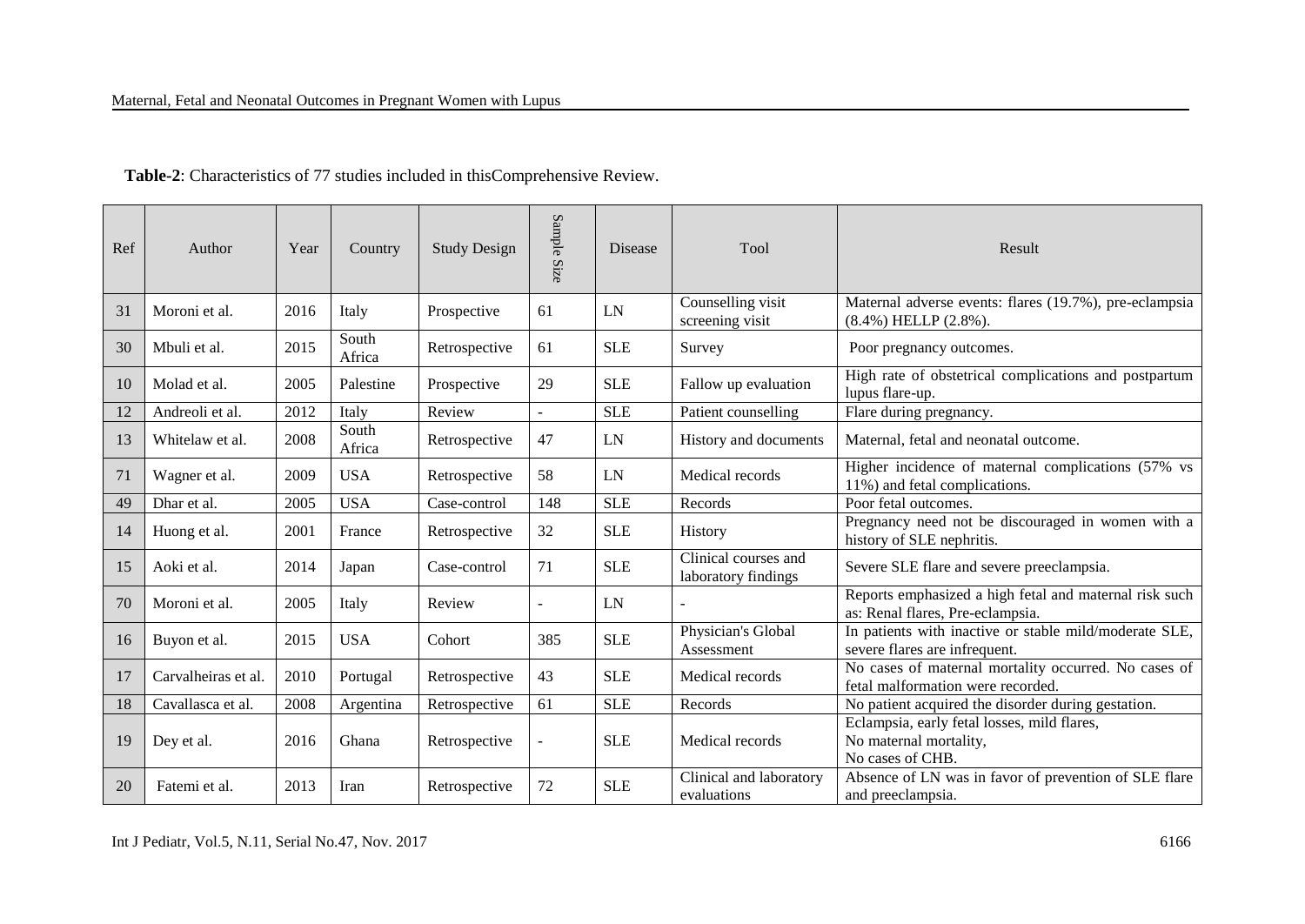| 21 | Galappatthy et al. | 2017 | Sri Lanka. | Descriptive          | 71  | <b>SLE</b> | History                        | Low live births,<br>Fetal loss, pre-maturity, low birth weight,<br>Unplanned pregnancies.                                                                                     |
|----|--------------------|------|------------|----------------------|-----|------------|--------------------------------|-------------------------------------------------------------------------------------------------------------------------------------------------------------------------------|
| 22 | Gladman et al.     | 2010 | Canada     | Prospective          | 193 | LN         | Follow-up                      | Fetal complications: Stillbirth, LBW, Congenital<br>malformations. Maternal complications: hypertension,<br>lupus flares, renal disease.                                      |
| 23 | Imbasciati et al   | 2009 | Italy      | Retrospective        | 113 | LN         | Renal biopsy                   | Renal flares, progressive decline of glomerular<br>filtration rate.                                                                                                           |
| 24 | Jakobsen et al.    | 2015 | Denmark    | Cohort               | 39  | SLE        | Medical records                | SLE pregnancies were mostly successful.                                                                                                                                       |
| 25 | Ko et al.          | 2011 | Korea      | Retrospective        | 183 | <b>SLE</b> | Medical records                | Pregnancies with APLs, active disease at conception<br>and SLE flares are at a higher risk of adverse outcomes.                                                               |
| 26 | Lin et al.         | 2014 | <b>USA</b> | Retrospective        | 56  | <b>SLE</b> | Medical record                 | SLE patients with a history of pre-eclampsia had a<br>higher rate of subclinical CVD.                                                                                         |
| 27 | Ly et al.          | 2015 | China      | Retrospective        | 52  | LN         | Laboratory data                | Pregnancy in LN patients should be monitored before<br>and during pregnancy because of poor fetal and<br>maternal outcomes.                                                   |
| 28 | Madazli et al.     | 2014 | Turkey     | Retrospective        | 65  | <b>SLE</b> | History and Laboratory<br>data | Cases with uterine artery Doppler abnormalities had<br>significantly poorer obstetric outcomes.                                                                               |
| 32 | Saavedra et al.    | 2016 | Mexico     | Retrospective        | 180 | <b>SLE</b> | Medical records                | Pregnancy in women with childhood-onset SLE should<br>not be contraindicated if the disease is well controlled.                                                               |
| 33 | Wong et al.        | 2006 | Taiwan     | Retrospective        | 17  | <b>SLE</b> | Medical records                | Proteinuria, preeclampsia, disease flare up, stillborn,<br>fetal loss, Neonate: congenital atrioventricular block,<br>intrauterine growth retardation and preterm deliveries. |
| 34 | Smyth et al.       | 2010 | <b>USA</b> | Systematic<br>review | 37  | <b>SLE</b> |                                | Lupus nephritis and anti-phospholipid antibodies<br>increase the risks for maternal hypertension and<br>premature births.                                                     |
| 35 | Soubassi et al.    | 2009 | Greece     | Cohort               | 22  | LN         | Records                        | Pregnancy is not contraindicated in women with lupus<br>nephritis, but is associated with significant fetal and<br>maternal risks.                                            |
| 36 | Teh et al.         | 2016 | Malaysia   | Retrospective        | 86  | <b>SLE</b> | Records                        | Lupus pregnancies remained as high-risk pregnancies<br>with significant maternal and foetal complications.                                                                    |
| 37 | Wei et al.         | 2011 | China      | Retrospective        | 86  | <b>SLE</b> | Clinical analysis              | Planned pregnancy during stable stage, appropriate<br>treatment in pregnancy and close monitoring can<br>improve the security of pregnancy.                                   |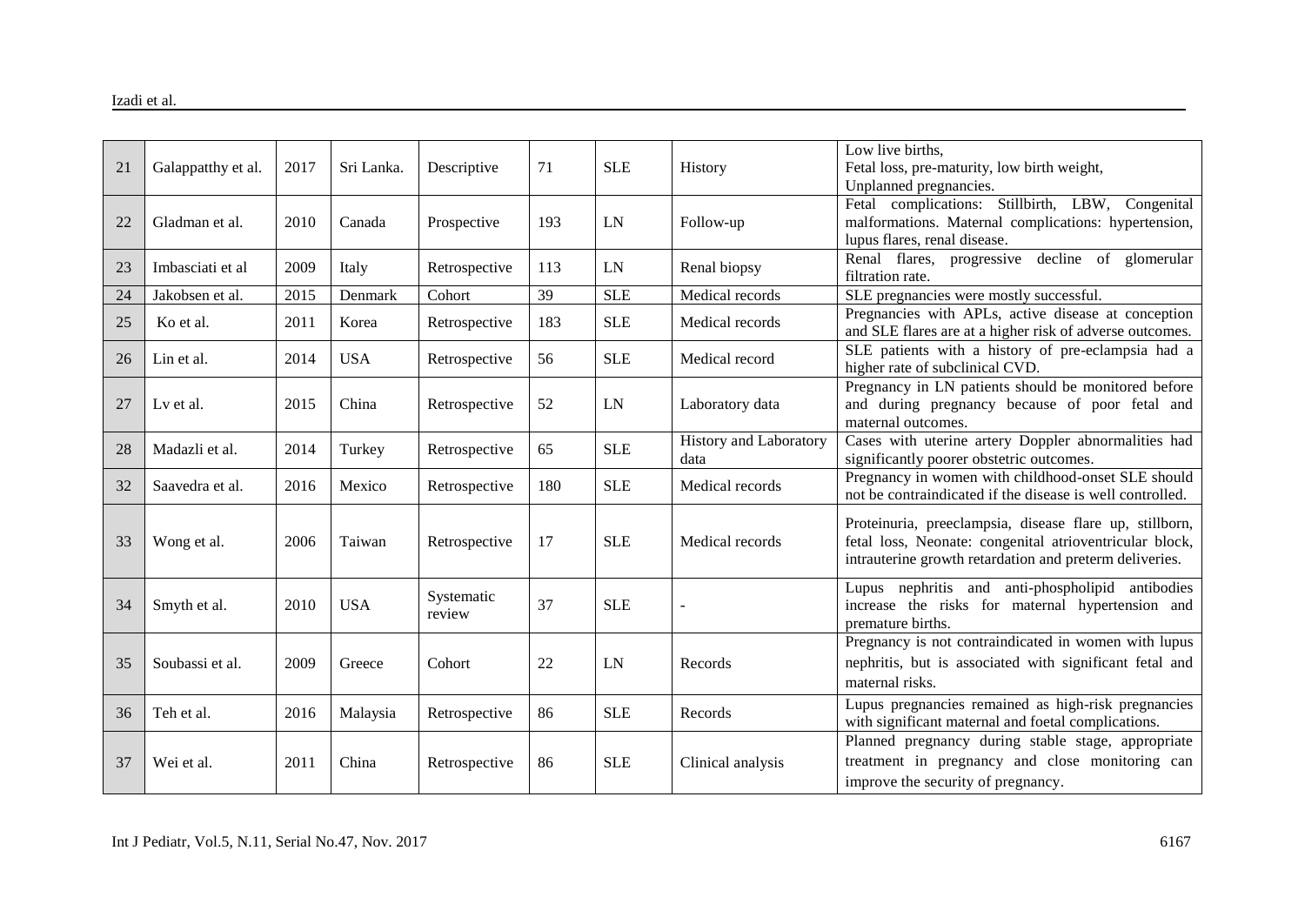| 38 | Xu et al.                | 2015 | China           | Systematic<br>review    | 73  | <b>SLE</b> |                                           | Thrombocytopenia in SLE during pregnancy indicates<br>higher pregnancy loss.                                                                                            |
|----|--------------------------|------|-----------------|-------------------------|-----|------------|-------------------------------------------|-------------------------------------------------------------------------------------------------------------------------------------------------------------------------|
| 39 | Yang et al.              | 2014 | China           | Case-control            | 155 | <b>SLE</b> | Clinical features.<br>laboratory findings | SLE patients with a flare history and serological<br>activity at the time of conception were at an increased<br>risk of disease flares during pregnancy and puerperium. |
| 29 | Makhdoomi et al.         | 2012 | Iran            | Retrospective           | 20  | <b>SLE</b> | Medical records                           | The probability of maternal and fetal outcomes in the<br>pregnancy of women with remission is high.                                                                     |
| 40 | Feld et al.              | 2014 | Palestine       | Cohort                  | 35  | <b>SLE</b> | Medical records                           | An adverse pregnancy outcome had occurred in 35.6%<br>of the pregnancies.                                                                                               |
| 41 | Aggarwal et al.          | 2011 | India           | Retrospective           | 35  | <b>SLE</b> | Records                                   | A better pregnancy outcome can be expected if clinical<br>remission is achieved.                                                                                        |
| 42 | Barnado et al.           | 2014 | <b>USA</b>      | Case-control            | 220 | <b>SLE</b> | Socioeconomic and<br>pregnancy records    | Maybe a pre-disease state predisposes to adverse<br>pregnancy outcomes.                                                                                                 |
| 44 | Park et al.              | 2014 | Korea           | Retrospective           | 62  | <b>SLE</b> | Medical records                           | High rate of live births and flares in pregnant lupus<br>patients.                                                                                                      |
| 45 | Al Jameil et al.         | 2015 | Saudi<br>Arabia | Cross-<br>sectional     | 82  | <b>SLE</b> | History                                   | There is strong correlation between number of<br>abortions and the level of LA.                                                                                         |
| 46 | Bramham et al.           | 2011 | <b>UK</b>       | Retrospective           | 107 | <b>SLE</b> | Records                                   | In SLE, preterm deliveries are more frequent and<br>preeclampsia occurs earlier.                                                                                        |
| 47 | Bundhun et al.           | 2017 | China           | Meta-analysis           | 11  | <b>SLE</b> |                                           | SLE to indeed have a high impact on maternal and fetal<br>outcomes following pregnancy.                                                                                 |
| 48 | Chighizola et al.        | 2015 | Italy           | Systematic<br>review    | 81  | <b>SLE</b> |                                           | The positive association between APL and clinical<br>outcomes is not supported by every study.                                                                          |
| 50 | Hendawy et al.           | 2011 | Egypt           | Prospective             | 48  | <b>SLE</b> | Laboratory data                           | Pregnancy in SLE patients is associated with a higher<br>risk of obstetric complications.                                                                               |
| 51 | Ideguchi et al.          | 2013 | Japan           | Retrospective           | 41  | <b>SLE</b> | Records                                   | Because of complicated pregnancy Women with APS<br>should be regarded with particular attention.                                                                        |
| 52 | Leaños-Miranda<br>et al. | 2015 | Mexico          | Nested case-<br>control | 42  | <b>SLE</b> | Labrotary analysis                        | SLE precedes the onset of preeclampsia in pregnancies.                                                                                                                  |
| 53 | Mecacci et al.           | 2009 | Italy           | Retrospective           | 62  | <b>APS</b> | Medical records                           | Fetal outcomes were similar to APL-negative patients<br>or to standard treated APS.                                                                                     |
| 54 | Miyamoto et al.          | 2016 | Japan           | Case report             | 1   | <b>SLE</b> | Labrotary analysis                        | New-onset SLE should<br>be suspected and an<br>autoimmune workup should be performed as soon as<br>possible when symptoms of preeclampsia persist.                      |
| 55 | Nili et al.              | 2013 | Iran            | Cohort                  | 97  | <b>SLE</b> | Medical records                           | Mothers with SLE have an increased risk of Caesarean<br>section, postpartum hemorrhage, and blood transfusion.                                                          |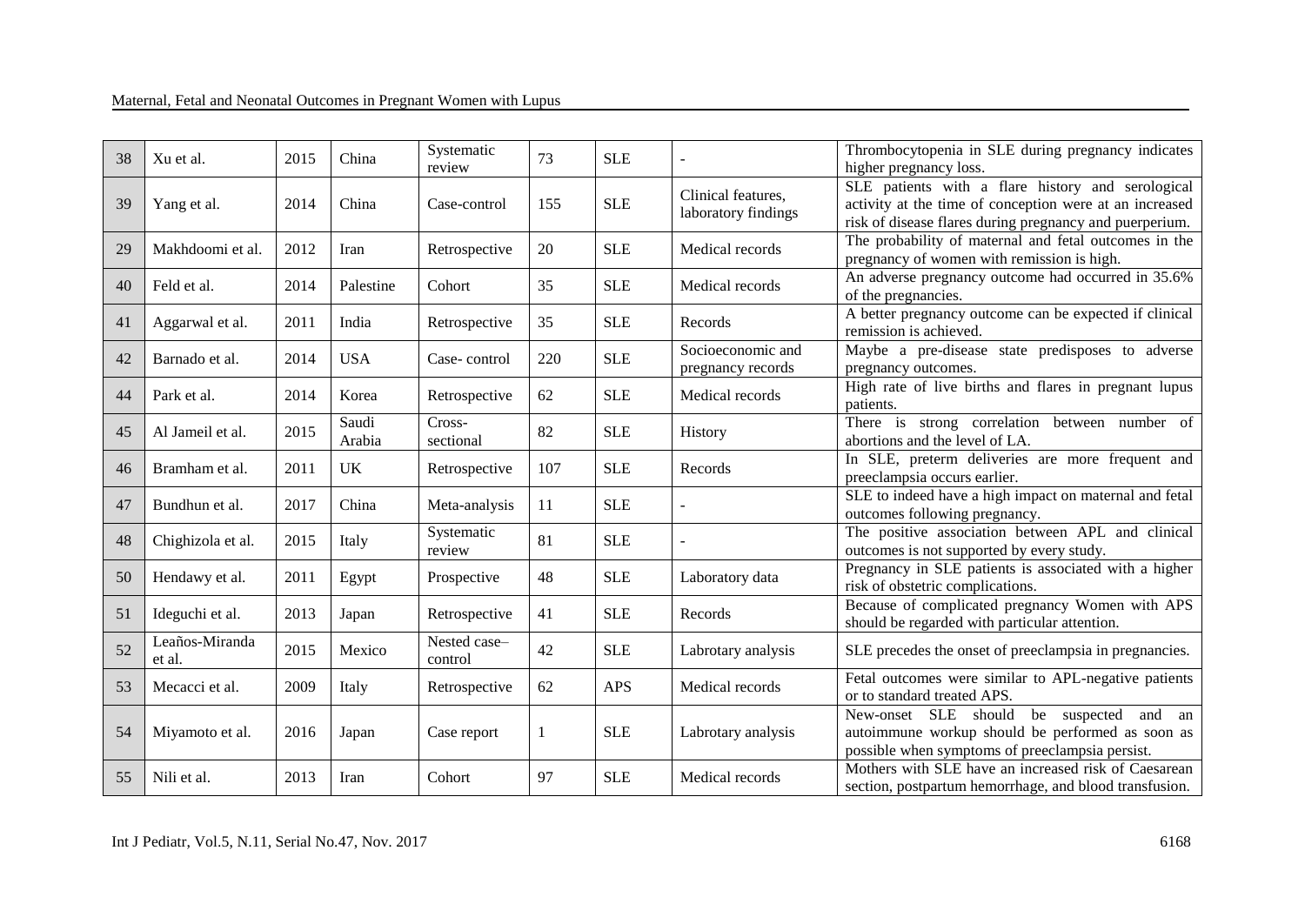| 56 | Simard et al.             | 2016 | Sweden     | National<br>population- | 742     | <b>SLE</b> | Records                                          | Women with SLE are at increased risk of early-onset<br>preeclampsia.                                                                                                           |
|----|---------------------------|------|------------|-------------------------|---------|------------|--------------------------------------------------|--------------------------------------------------------------------------------------------------------------------------------------------------------------------------------|
| 57 | Singh et al.              | 2014 | <b>USA</b> | based<br>Review study   |         | <b>SLE</b> |                                                  | Pregnant patients with SLE should be followed in a<br>high-risk obstetric clinic.                                                                                              |
| 58 | Tedeschi et al.           | 2016 | <b>USA</b> | Cohort                  | 149     | <b>SLE</b> | Medical records                                  | A higher risk of adverse pregnancy.                                                                                                                                            |
| 59 | Haddad et al.             | 2015 | Canada     | Case-control            |         | <b>SLE</b> | Clinical test                                    | Thrombocytopenia was not associated with a higher<br>risk for obstetrical complications.                                                                                       |
| 60 | Liu et al.                | 2012 | China      | Retrospective           | 105     | <b>SLE</b> | Medical records                                  | Pregnancies can be successful in most women with<br>SLE.                                                                                                                       |
| 61 | Bleau et al.              | 2016 | Canada     | Cohort                  | 43/523  | <b>SLE</b> | Health Care database                             | Risk of VTE was high in pregnant women with SLE.                                                                                                                               |
| 62 | Lee et al.                | 2014 | Canada     | Meta-analysis           | 25      | <b>SLE</b> |                                                  | Rheumatologic diseases all associated with high rates<br>of VTEs.                                                                                                              |
| 63 | Shand et al.              | 2011 | Australia  | Cohort                  | 675     | <b>SLE</b> | Hospital records                                 | Women with SLE are at high risk of adverse pregnancy<br>outcomes.                                                                                                              |
| 64 | Chung et al.              | 2014 | Taiwan     | Cohort                  | 13 0 84 | <b>SLE</b> | Health Insurance<br>database                     | The risks of DVT and PE are significantly higher in<br>SLE patients.                                                                                                           |
| 67 | Brucato et al.            | 2011 | Italy      | Prospective             |         | <b>SLE</b> | Laboratory analysis                              | Early detection of fetal abnormalities high risk of<br>recurrence CHB.                                                                                                         |
| 65 | Andrade et al.            | 2008 | <b>USA</b> | Cohort                  | 102     | <b>SLE</b> | Records                                          | the<br>maximum<br>Renal<br>involvement,<br>dose<br>of<br>glucocorticoids was associated with adverse pregnancy<br>outcomes.                                                    |
| 66 | Chen et al.               | 2014 | Taiwan     | Case report             |         | Lupus      | Laboratory analysis                              | Newborn had an extremely low birth weight.                                                                                                                                     |
| 86 | Khodapanahandeh<br>et al. | 2006 | Iran       | Case report             | 1       | <b>SLE</b> | Laboratory tests                                 | Prolonged focal seizure.                                                                                                                                                       |
| 87 | Moradinejad               | 2007 | Iran       | Prospective             | 55      | <b>SLE</b> | History                                          | Data highlights probable correlation between ApL,<br>ANA, an anti-double stranded DNA (anti-dsDNA), and<br>lupus headache.                                                     |
| 88 | Aghighi                   | 2014 | Iran       | Case report             |         | <b>SLE</b> | Clinical and laboratory<br>evaluation            | Unexplained neuropsychiatric presentations such as<br>headache, depression or seizures in an adolescent girl<br>should raise the suspicion of systemic lupus<br>erythematosus. |
| 89 | Bason                     | 2017 | Italy      | Case report             | 1       | <b>CHB</b> | Cardiological<br>evaluation<br><b>ELISA</b> test | Autoimmune CHB is related to the presence of anti-Ro<br>antibodies in mothers' serum.                                                                                          |
| 85 | Zuppa et al.              | 2017 | Italy      | Review study            | 50      | <b>SLE</b> | Specific diagnostic<br>program                   | CCHB anemia, neutropenia, thrombocytopenia.                                                                                                                                    |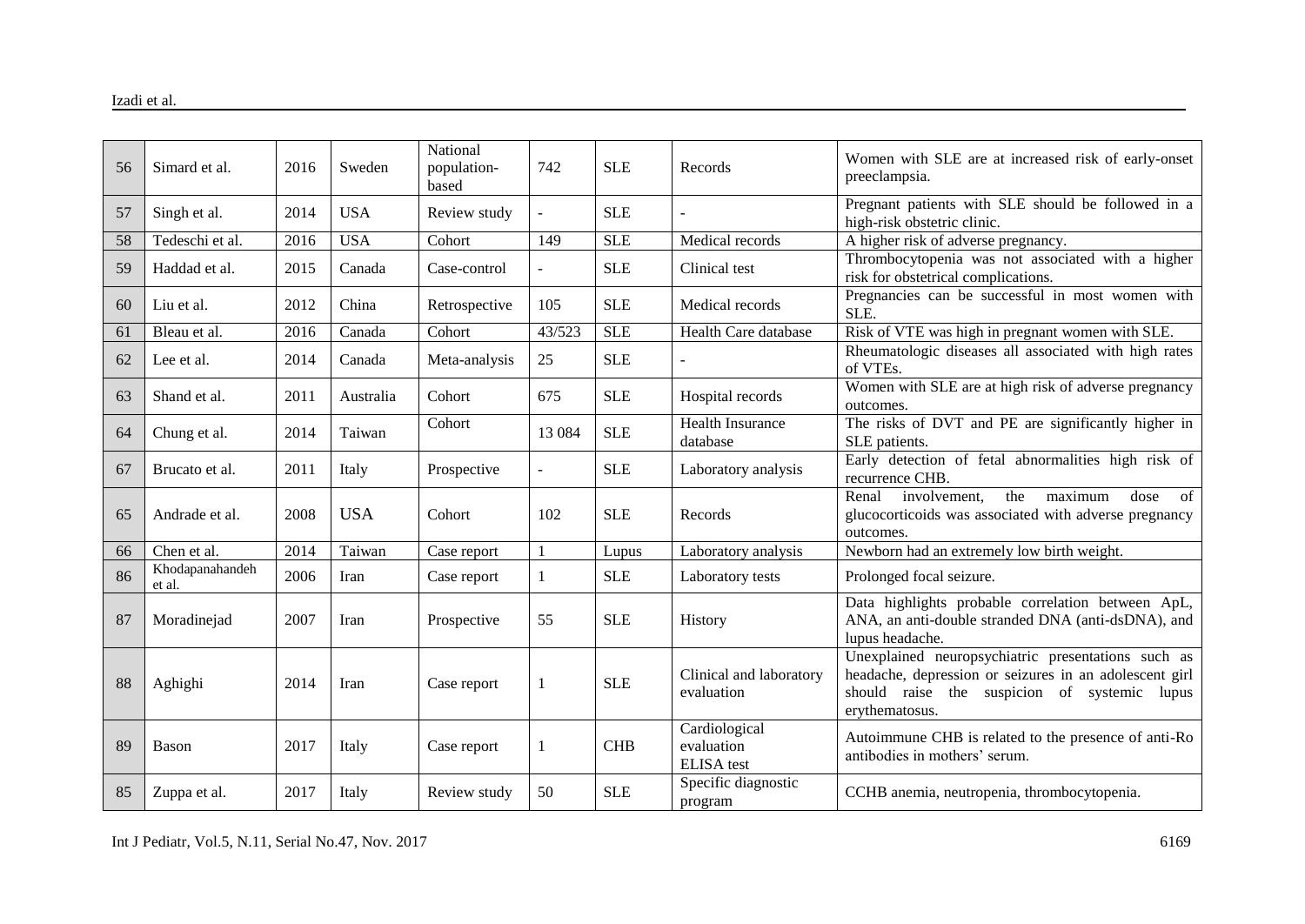| 72 | Llanos et al.     | 2010 | <b>USA</b>      | Cohort        | 77  | Mothers<br>with SLE<br>and anti-<br>SSA/Ro<br>antibody | Laboratory tests                                                                                                             | Cutaneous NL in infant.                                                                                                                                |
|----|-------------------|------|-----------------|---------------|-----|--------------------------------------------------------|------------------------------------------------------------------------------------------------------------------------------|--------------------------------------------------------------------------------------------------------------------------------------------------------|
| 76 | de Jesus et al.   | 2017 | <b>Brazil</b>   | Cohort        | 135 | <b>SLE</b>                                             | History                                                                                                                      | 26% SGA, 40% premature, Preeclampsia 9 cases, IUFD 2<br>cases                                                                                          |
| 69 | Clowse et al.     | 2013 | <b>USA</b>      | Cohort        | 39  | <b>SLE</b>                                             | SLEPDAI, PGA,<br>Laboratory and<br>delivery data                                                                             | Ferritin, estradiol and uric acid levels at mid-gestation<br>may predict preterm birth.                                                                |
| 74 | Saavedra et al.   | 2012 | Mexico          | Prospective   | 92  | LN                                                     | Medical records                                                                                                              | Higher rate of maternal complications.                                                                                                                 |
| 75 | Zhan et al.       | 2017 | China           | Retrospective | 251 | <b>SLE</b>                                             | Medical records                                                                                                              | Lupus was still at high risk of APOs in terms of<br>pregnancy loss and preterm delivery.                                                               |
| 43 | Jesus et al.      | 2015 | <b>Brazil</b>   | Review        |     | <b>SLE</b>                                             |                                                                                                                              | SLE especially with nephritis has poorer pregnancy<br>outcomes, such as preeclampsia, fetal loss, prematurity,<br>IUGR and SGA.                        |
| 78 | Fujioka et al.    | 2012 | Japan           | Case report   | 1   | <b>SLE</b>                                             |                                                                                                                              | SLE flare and Severest SGA, sever early-onset<br>circulatory collapse, severe cytopenias, and chronic<br>lung disease in newborn.                      |
| 79 | Madhusudan et al. | 2016 | India           | Prospective   | 13  | <b>SLE</b>                                             | Blood test, aneuploidy<br>screening, anomaly<br>scan, fetal<br>echocardiography and<br>Maternal and fetal<br>characteristics | Fetal congenital heart blocks are associated with<br>maternal Anti-Ro/SSA and Anti-La/SSB and ANA<br>antibodies.                                       |
| 83 | Yu et al.         | 2015 | china           | Retrospective | 25  | <b>NLE</b>                                             | History and physical<br>examination,<br>Laboratory test                                                                      | 22% CCHB, 88% CNLE Children with NLE have an<br>excellent outcome when only skin lesions are present.                                                  |
| 84 | Arai et al.       | 2016 | Japan           | Case report   | 1   | <b>SLE</b>                                             | Serological<br>examination                                                                                                   | Infant developed a NRFS and IVH, the condition of<br>the fetus should be carefully monitored during and after<br>long-term maternal steroid treatment. |
| 80 | Roy et al.        | 2014 | India           | Retrospective | 11  | SLE                                                    | Medical records                                                                                                              | Fetal CCHB is associated with maternal Anti-Ro/SSA.                                                                                                    |
| 90 | Buyon et al.      | 2009 | <b>USA</b>      | Review study  |     | <b>SLE</b>                                             |                                                                                                                              | Mothers with anti-SSA/Ro antibodies having a child<br>with CHB.                                                                                        |
| 81 | Al Arfaj et al.   | 2010 | Saudi<br>Arabia | Retrospective | 176 | <b>SLE</b>                                             | Medical records                                                                                                              | SLE patients with active lupus nephritis, anti-Ro/SSA<br>antibodies,<br>Raynaud's<br>APL,<br>hypertension,                                             |